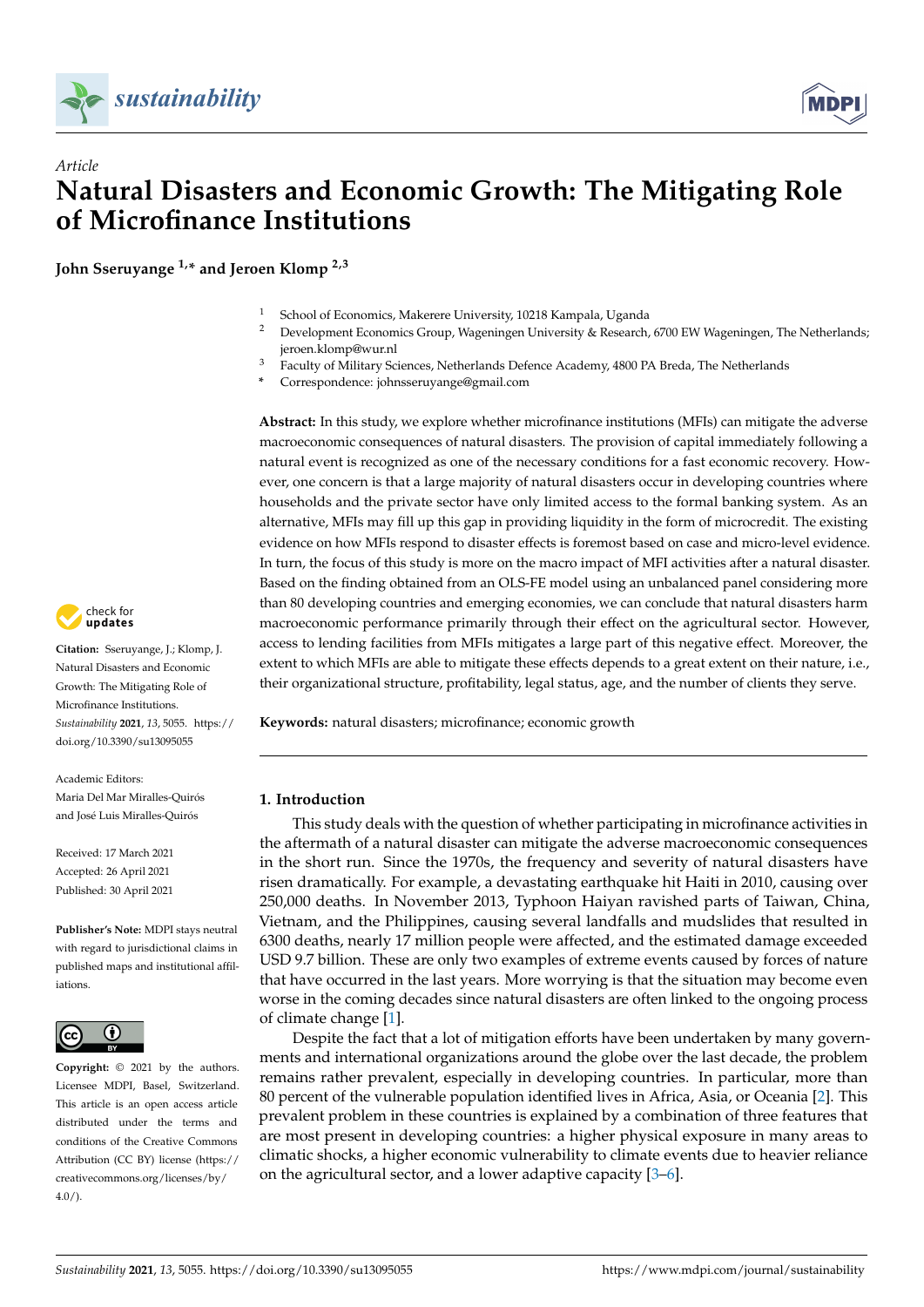There is a general consensus in the empirical literature that natural disasters have a negative effect on the short-run macroeconomic performance of a country [\[3,](#page-17-2)[4,](#page-17-3)[7](#page-18-1)[–15\]](#page-18-2). This adverse effect is mainly explained by the large-scale destruction of the productive capital stock. Based on this insight, one obvious key mitigation strategy to ease the macroeconomic impact is the immediate provision of capital in the aftermath of a disaster. The prompt provision of liquidity in the form of aid, grants, or loans following a disaster to the affected areas makes it possible for firms to reinvest and for households to have smooth consumption. Besides, replacement investments typically embed better or more advanced technologies than the destroyed capital. This, in turn, will improve the long-run economic growth perspective of a country  $[4,14]$  $[4,14]$ . Thus, successful recovery after a natural disaster starts with the possibility to reinvest, which in turn is indisputably related to access to credit. This idea was empirically confirmed by Melecky and Raddatz [\[16\]](#page-18-4), Von Peter et al. [\[17\]](#page-18-5), and McDermott et al. [\[18\]](#page-18-6), who found the degree of financial development to be an important factor in addressing the macroeconomic consequences of a disaster. This is done by lifting the financial constraint faced by the private sector in the aftermath. Already in the predisaster period, developed financial markets serve a crucial role by creating opportunities for investing in precautionary measures or infrastructure that can withstand disaster effects. However, there are still two major gaps remaining in the literature that this paper tries to fill.

First, unfortunately, a relevant share of the affected population in developing countries does not have enough savings after a natural disaster when the latter destroys their few available resources. At the same time, they also have only limited access to formal credit markets, as they are missing or incomplete in many rural areas in developing countries [\[19\]](#page-18-7), or simply because households lack the collateral to obtain a loan in the aftermath. Nevertheless, it is exactly these particular countries that are the most exposed and vulnerable to large-scale natural disasters. According to figures reported by EM-DAT, at least a quarter of the least developed nations have been hit by between two to eight major disasters per year in the last two decades [\[2\]](#page-17-1). As a result, many households are forced to dispose of their productive assets after a natural disaster to finance consumption. This will jeopardize future growth prospects of households or, even worse, trap them in poverty.

One alternative to formal finance is microfinance. Microfinance has become one of the most important intermediaries in the financial sector in developing countries and is regarded as one of the most successful poverty reduction policies. Many of their borrowers are socially excluded and lack access to conventional credit systems. Microfinance helps poor households in the sense that once they obtain credit from a microfinance institution, they will be able not only to enhance their income and consumption levels, but also to improve their tolerance against idiosyncratic income shocks through the improved access to credit [\[20](#page-18-8)[–22\]](#page-18-9).

There exists vast literature on the potential micro effects of credit constraints, arguing that access to MFI credit can ease the adverse economic effects caused by a natural disaster [\[23–](#page-18-10)[26\]](#page-18-11). However, the evidence so far is mainly based on micro-level studies of a single event. Using these case studies makes it difficult to draw general conclusions since, based on their physical magnitude, natural disasters differ in their economic effect, the activities employed by MFIs are likely to vary between MFIs, and the socio-economic context of the disaster location differs.

The second gap we try to fill is related to the non-uniform relation between natural disasters and sector-specific economic development and the potential mediating effect of MFIs on this outcome. As already demonstrated by Loayza et al. [\[4\]](#page-17-3), the economic effects of natural disasters cannot be framed within one-sector growth models using an aggregate production function. For example, there is no reason to assume that natural disasters would affect the various economic sectors present within a country to the same extent or even in the same direction. Droughts, for example, exhaust the availability of water as an input to agriculture, whereas earthquakes are especially a threat to the capitalintensive industrial sector. Hence, aggregate growth analyses mask and conflate such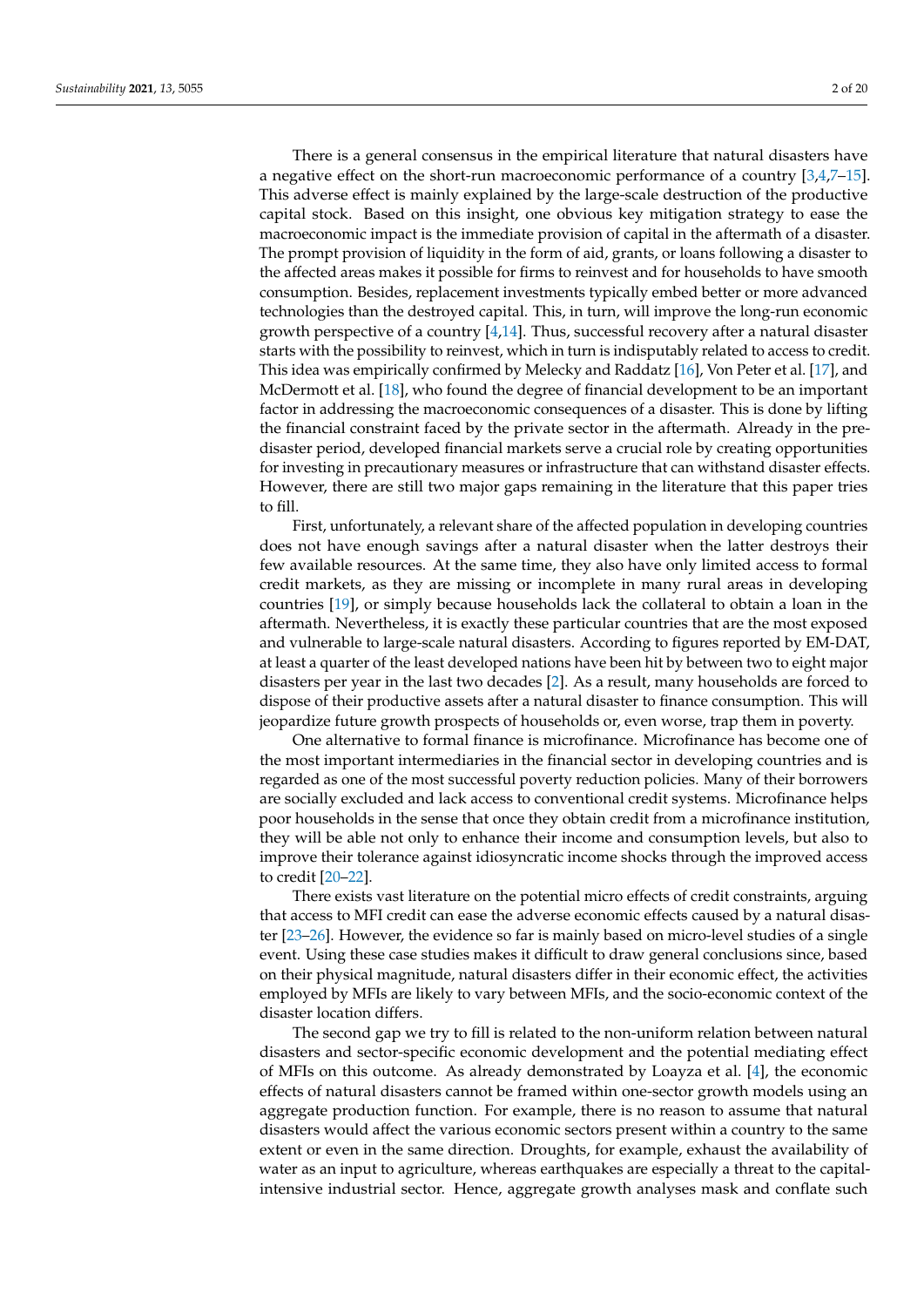differences, which could lead to the puzzling conclusion of nil or ambiguous effects of natural disasters on overall economic development [\[4,](#page-17-3)[27\]](#page-18-12). Based on this latter observation, the response of MFIs to disaster effects might also differ between economic sectors that are being affected. For example, MFIs may be reluctant to respond to agriculturalists' demands following a disaster due to the high expected default rate associated with farmers after a disaster. Contrariwise, if industries and services have taken appropriate precautionary measures that lower their vulnerability or the extent of damages, their chance of defaulting is reduced [\[28,](#page-18-13)[29\]](#page-18-14).

Our main contribution to the existing literature is twofold. First, we examine whether the relationship between sector-specific economic development and natural disasters relies on access to the lending facilities provided by MFIs. Second, we try to relate the observed differences across sectors to the nature of particular MFIs being active in a country. Some MFIs operate as regulated banks and serve a large number of poor households, whereas others operate more like non-profit organizations benefiting only a small number of clients [\[30,](#page-18-15)[31\]](#page-18-16). More generally, this study fits into the broad strand of the economic growth literature dealing with sustainable economic development; see [\[32](#page-18-17)[–34\]](#page-18-18)

Based on the discussion above, we formulated our hypotheses that will be tested in the empirical section.

**Hypothesis 1 (H1).** *Participating in MFI borrowing activities mitigates the negative impact of natural disasters on short-run economic performance.*

**Hypothesis 2 (H2).** *The mitigating impact of MFI activities after a natural disaster differs among different types of MFIs.*

**Hypothesis 3 (H3).** *The mitigating impact of MFI activities after a natural disaster differs among economic sectors present in a developing country.*

For the purpose of the study, we use a panel model including data on natural disasters extracted from the GAME dataset provided by CESifo for the period between 1995 and 2010. We include over 80 low and middle-income countries. The dataset contains detailed information about the exogenous exposure of a specific country to a natural hazard. Moreover, the data used on access to MFIs is based on the number of borrowers provided by Mix Market. This dataset includes detailed balance sheet information for more than 1200 MFIs in over 100 countries. Finally, data on sector-specific economic performance (i.e., agriculture, industry, and the service sector) are taken from the World Development Indicators [\[35\]](#page-18-19).

Our main findings suggest first that natural disasters put downward pressure on the performance of the agricultural sector only. However, part of the disaster shock caused by a natural disaster can be mitigated through improved access to the lending facilities provided by MFIs. To be more specific, access to MFIs mitigates about one-third of the initial negative effect. The extent to which MFIs can mitigate these effects differs between institutions and largely depends on their nature, i.e., their organizational structure, profitability, legal status, age, and the number of clients they serve.

The remainder of the paper is structured as follows. Section [2](#page-2-0) reviews and summarizes the relevant literature related to our research question. Section [3](#page-4-0) describes the data and methodology used. Section [4](#page-7-0) shows our estimation results regarding whether microfinance institutions are able to mitigate the macroeconomic consequences of disasters, and the final section offers the conclusions.

## <span id="page-2-0"></span>**2. Literature Review**

Microfinance institutions (MFIs) have become one of the most important intermediaries in the financial sector in developing countries. Their growth parameters are outstanding, both in the number of entities and total assets. According to data reported by Mix Market, the number of MFIs has increased by more than 22 percent annually in the last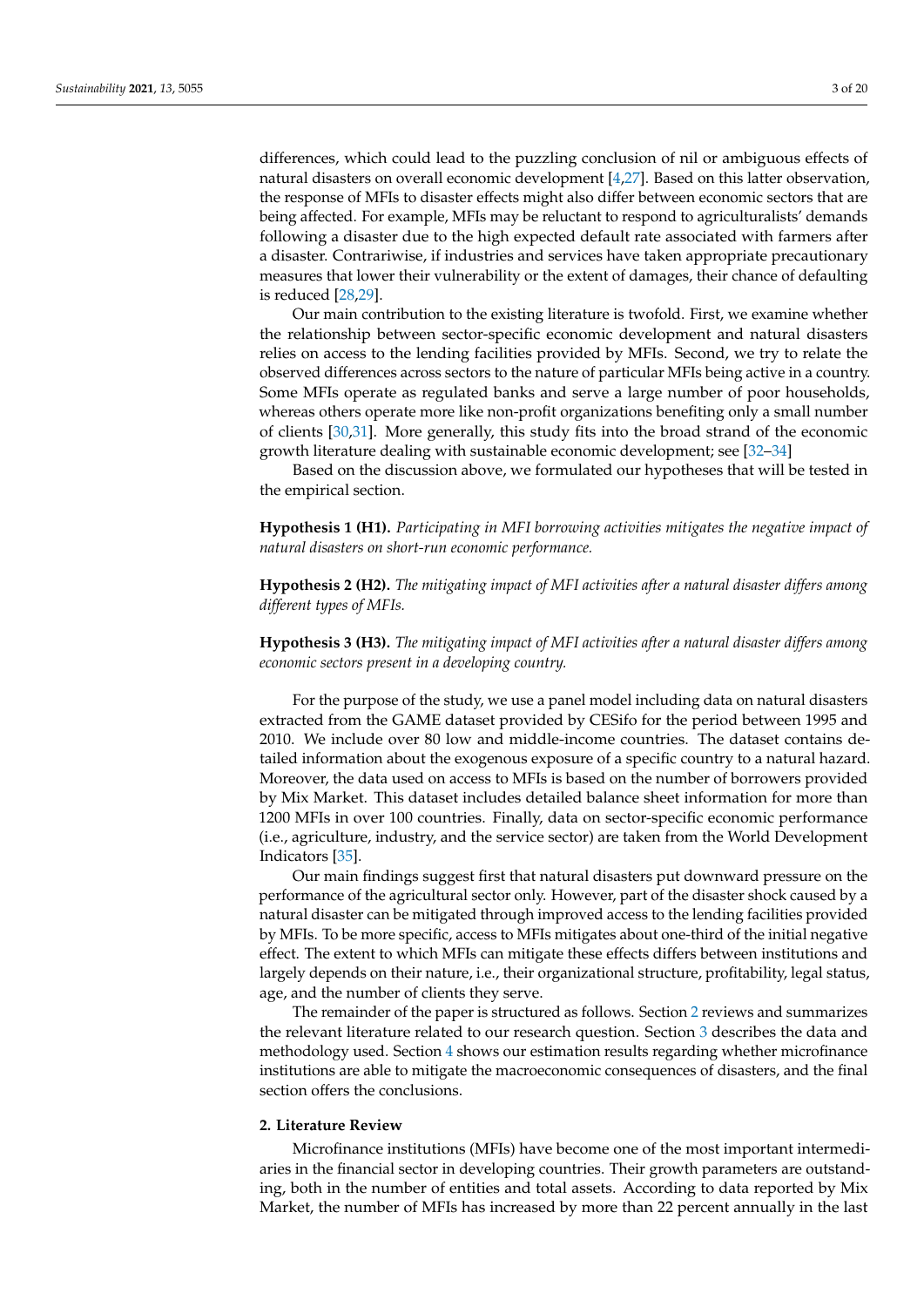decade, whereas the amount of assets increased by about 30 percent yearly over the same period [\[36\]](#page-18-20).

During this period of rapid growth, the business model used by many MFIs has changed significantly. In the beginning, their main focus in social matters appeared to be the key attraction. Nowadays, many MFIs operate more like commercial banks and are assessed based on their efficiency and profitability. One thing that actually has not changed is that many of their borrowers are still socially excluded and lack access to conventional credit systems. The lack of collateral, high administrative costs relative to the loan value, and incomplete information regarding borrower quality make traditional lending infeasible for most clients demanding microloans. Special arrangements such as group lending, frequent repayments (e.g., weekly loan payments), and other mechanisms help MFIs to overcome these information problems and allow for profitable lending to these clients [\[14,](#page-18-3)[37,](#page-18-21)[38\]](#page-18-22).

In the remainder of this section, we briefly review the existing case study evidence about the question of whether microfinance could enhance economic recovery after a natural disaster. First, Shoji [\[25\]](#page-18-23) found that MFIs in Bangladesh have used a contingent repayment system (rescheduling of weekly savings and installments) to reduce the repayment pressure on the victims after the 1998 floods. The reduced repayment pressure on the victims played a significant role in the recovery process since it worked as a kind of safety net. For instance, the study revealed that because of this contingent repayment system, the probability of people skipping meals during a shock was reduced by more than five percent. More so, Berg and Schrader [\[39\]](#page-18-24) combined client information from an Ecuadorian microfinance institution together with geophysical data on natural disasters, and their main findings demonstrated that microcredit helped the victims of Tungurahua volcanic eruption through loan provisions, especially to repeating borrowers. However, their results from this natural experiment also showed that although credit demand increases due to volcanic activity, access to credit is restricted. Improved MFI–borrower relationships lower these lending restrictions again.

Likewise, Kumar and Newport [\[40\]](#page-18-25) argued that microfinance should be recognized as one of the key disaster risk management strategies designed to help disaster victims, especially poor households. According to Kumar and Newport [\[40\]](#page-18-25), MFIs provide a range of financial services (informal and flexible financial instruments) to the poor for disaster mitigation not only at the community level but also within the informal economy. This is supported by Pantoja [\[41\]](#page-19-0), who maintained that poor households mainly rely on informal though market-based social and financial services. Pantoja [\[41\]](#page-19-0) observed that after a disaster, affected areas tend to experience a significant reduction in housing, health, and education provisions; an increase in unemployment; a temporary shortage of food; plus interruptions in agricultural, industrial, and service provisions for which the social and financial services provided by MFIs try to mitigate. However, he further pointed out that the achievements of an MFI can be erased by a single disaster or undermined by repeated disasters, causing their borrowers to become vulnerable. Consequently, the operational and financial sustainability of such MFIs can be compromised, especially if the frequency of the disasters is high (see also Klomp [\[31\]](#page-18-16)).

Moreover, Becchetti and Castriota [\[26\]](#page-18-11) evaluated the effectiveness of microfinance as a recovery tool after the tsunami in 2004 hitting Southeast Asia by testing the impact of an equity injection from foreign donors, which recapitalized a Sri Lankan MFI and allowed it to refinance borrowers seriously damaged by the calamity. They found that loans obtained from the MFI after the catastrophic event had a positive and significant effect on the change in real income and in weekly worked hours and that the impact on performance variables was significantly stronger for damaged than non-damaged borrowers.

Furthermore, Khandker [\[24\]](#page-18-26) and Del Ninno et al. [\[42\]](#page-19-1) studied the coping strategies adopted by rural households during the 1998 flood in Bangladesh and assessed their impact on welfare. These studies concluded that the presence of microcredit programs increased the demand for loans. It turned out that the consumption and asset holding of households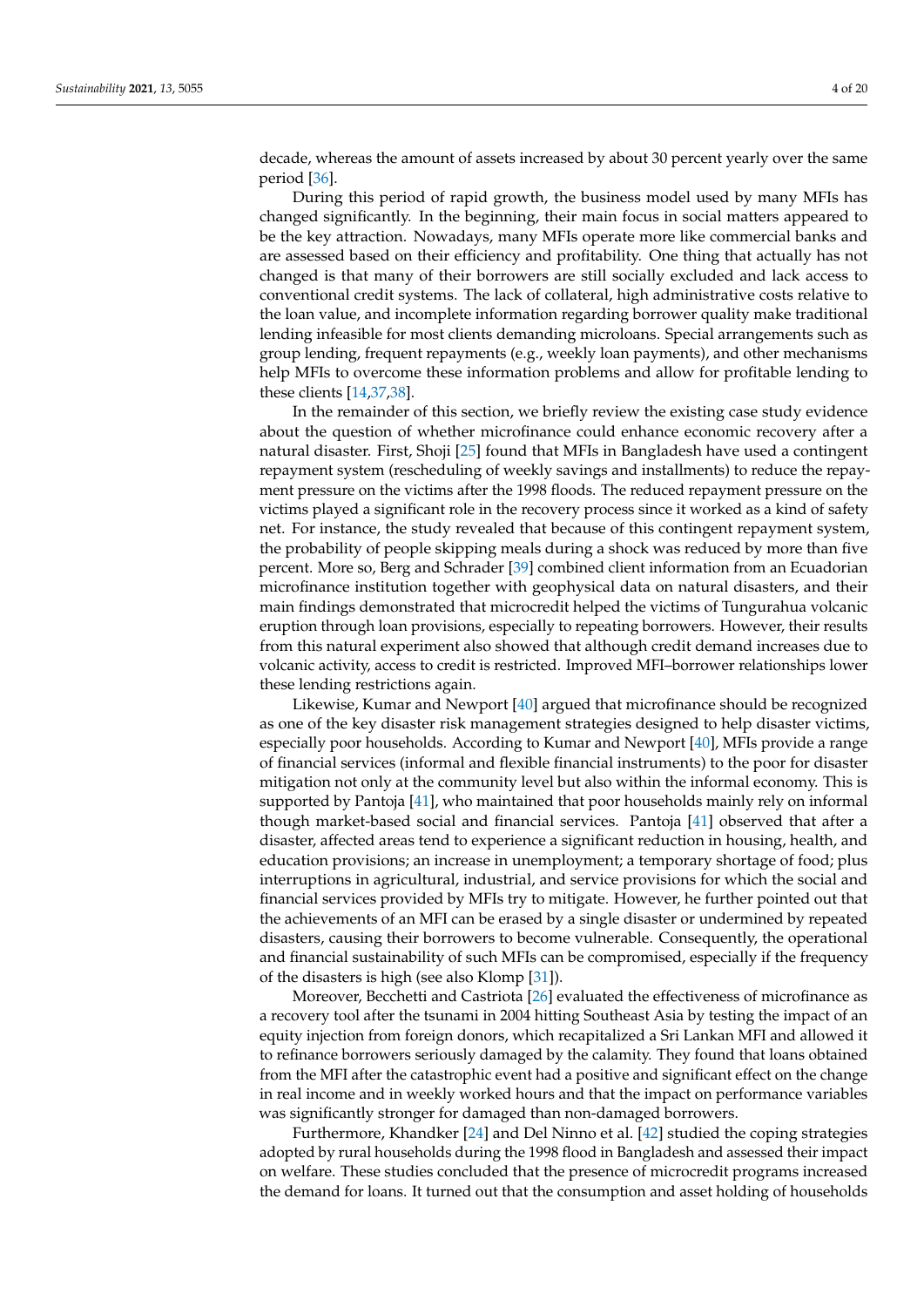that participated in the borrowing program increased. Hoque and Itohara [\[43\]](#page-19-2) concluded, also using data from rural Bangladesh, that microcredit programs may increase the abilities of participating households to cope with the economic consequences of floods and other natural disasters.

### <span id="page-4-0"></span>**3. Data and Methodology**

## *3.1. Data*

Our aim was to estimate the impact of natural disasters on economic development and to see to what extent this effect relies on access to MFI lending facilities in a particular country. One of the main challenges in the literature about the macroeconomic impacts of natural disasters is the identification strategy of these events, as they are the product of hazard, exposure, and vulnerability [\[13,](#page-18-27)[15\]](#page-18-2). Most scholars agree that a large part of the hazard to a natural event is beyond government control or can be affected by the behavior of a single person (exogenous). In contrast, the exposure and vulnerability part of a disaster event, in terms of the number of people affected or physical damage created, depends to some extent on the socio-economic situation or government choices made [\[44\]](#page-19-3). For instance, the total damage created by a disaster is often positively related to the level of income, whereas the number of people affected is negatively affected by the level of income.

To estimate the impact of natural disasters, it is therefore important to separate the exposure and vulnerability element from the natural disaster impact and focus exclusively on the hazard part. Hence, we should use detailed information about the physical strength of natural disasters—earthquakes, storms, floods, droughts. The data on the physical magnitude of natural disasters and their impact is documented in the GAME dataset collected by CESifo.

First, a flood is recognized in a particular month when precipitation is more than five times the monthly average or when in a specific month rainfall is more than half of the long-run yearly average rainfall. Second, a drought is recorded in a country-year when at least three subsequent months have rainfall below 50 percent of the long-run average monthly mean, or if at least five months within a year have rainfall below 50 percent of the long-run monthly mean. Third, an earthquake is considered when the magnitude of the seismic event is above four on the Richter scale. Below this threshold, it is almost not felt by people and does not cause any damage. Finally, a storm should at least be at score 1 on the Saffir-Simpson Hurricane Wind Scale index, which is equivalent to a wind speed of about 119 km/h. In total, there are more than 2000 natural disasters recognized in our period of analysis. Floods are the most common type of natural disaster. More than half of the natural disasters are recognized in this category. In turn, less than five percent of the natural disasters are classified as droughts.

To determine the impact of natural disasters on economic development, we constructed for each country-year a disaster count variable that took the timing of a disaster in the course of a year into account. This allowed catastrophes happening at the beginning of the year to have a different impact than those that happened near the end of the year.

$$
disaster_{it} = \begin{cases} \frac{\sum((12 - M_{kt})/12) + \sum(M_{nt-1}/12)}{\rho_i} & (post)disaster year\\ 0 & otherwise \end{cases}
$$
(1)

Since the contemporaneous impact of a disaster within one year was considered, our annual disaster measure was calculated as the weighted sum of disasters *k* that happened in the current year *t* and the disasters n that occurred in the previous year *t* − 1. We weighted this sum by the month *M* when the respective disaster happened. That is, we assigned the value (12 − *M*)/12 to a disaster year and *M*/12 to the post-disaster year. In all other years, its value was set to zero. Using a count measure put equal weight on the disaster events. This had the advantage of reducing the influence of outlier events at the upper end of the disaster distribution. Besides, a country that is hit more than once by a major disaster in the same year will suffer more in economic terms than a country that is hit by only a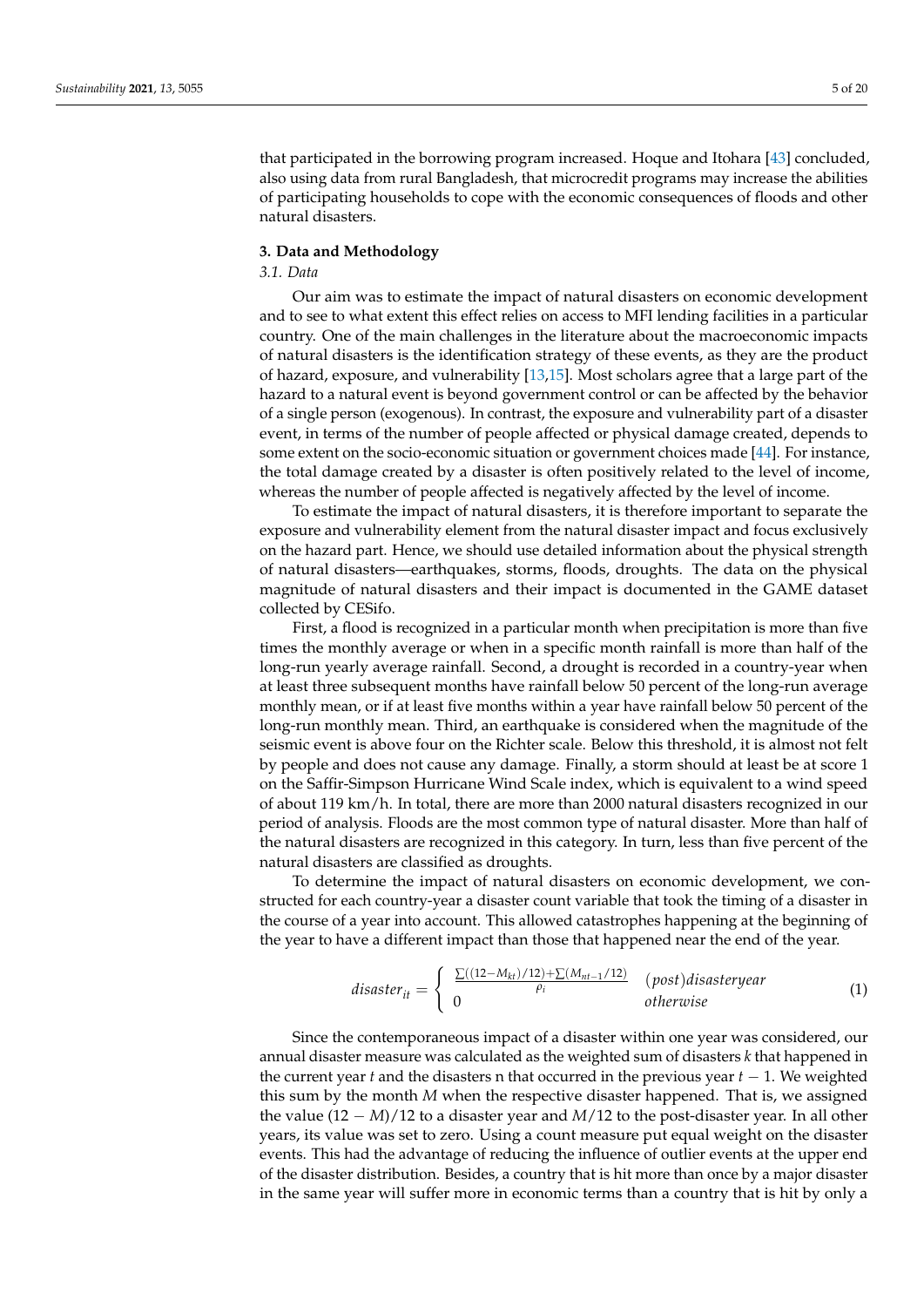single incident. We normalized the number of disaster events by the land area of a country *i* in 1000 km<sup>2</sup>, represented by  $\rho_i$ . Obviously, larger countries have a higher probability of experiencing a natural event. When, for instance, Argentina is hit by a hurricane, the consequences for the economy as a whole are likely to be smaller than when Haiti is hit by the same hurricane. Especially small island states are extremely vulnerable because of the higher frequency of natural disasters that have a disproportionately large impact on their economies [\[7,](#page-18-1)[11,](#page-18-28)[44–](#page-19-3)[46\]](#page-19-4).

The data on MFIs was taken from Mix Market, a global web-based microfinance information platform [\(www.mixmarket.org](www.mixmarket.org) (accessed on 12 September 2012)). The Mix Market dataset includes information from more than 1200 MFIs, controlling a total asset of over USD 100 billion and serve more than 60 million borrowers. The financial data includes balance sheets, income statements, and detailed portfolio report information. Mix Market reviews the data against audits and ratings and uses trend data and industry benchmarks for accuracy. The data is further reviewed against more than 150 business rules to identify potential reporting errors. This database has been widely used in the microfinance literature [\[22,](#page-18-9)[47–](#page-19-5)[52\]](#page-19-6).

Using MFI data, two types of sample selection problems might occur. The first regards the countries covered. In the main models, we included more than 80 countries from all parts of the world. In particular, our sample includes almost all countries classified as a developing country or emerging economy by the UNDP. This wide coverage reduces the sample selection concerns especially related to natural disasters. Second, reporting to Mix Market by MFIs is done on a voluntary basis, which may, at least potentially, have consequences for the reliability of the data. For instance, according to Beisland and Mersland [\[53\]](#page-19-7), the self-reporting nature of Mix Market may cause a reporting bias since the data is not collected and verified by a third party. As a result, there is potentially an overrepresentation of large MFIs in this dataset. However, this size bias is only minor. Mersland et al. [\[54\]](#page-19-8) compared the median loan portfolio reported in Mix Market with information taken from credit rating reports provided by the Rating Fund II and found no big difference in the results.

We based our indicator of access to MFIs on the number of active borrowers in a particular country as a share of the total population. This indicator is widely used in a number of studies to measure the access to or outreach of MFI activities [\[55–](#page-19-9)[57\]](#page-19-10). Finally, sector-specific output per capita data and data on real GDP growth were taken from the World Development Indicators [\[35\]](#page-18-19).

#### *3.2. Empirical Model*

In this section, we develop our empirical model. We estimated the following model using an unbalanced panel that included over 80 low- and middle-income countries between 1995 and 2010 (Appendix [C](#page-17-4) lists the countries considered in this study).

$$
\Delta \ln y_{i,t} = \alpha_i + \beta_0 \ln y_{i,t-1} + \beta_1 \text{disaster}_{i,t} + \beta_2 m f i_{i,t} + \beta_3 (\text{disaster}_{i,t} * m f i_{i,t}) + X_{i,t-1}^k + \delta_t + \varepsilon_{it}
$$
\n(2)

where ∆ ln *yit* represents the annual growth rate of each sector-specific value-added per capita output (agriculture, service, industry) in constant terms or real GDP growth in country *i* at year *t*. We included the output in the previous year (in logarithms) to control for auto-regressive tendencies; *X k* is a vector of (lagged) control variables containing *k* elements, and *disasteri*,*<sup>t</sup>* is our constructed disaster variable outlined above, capturing the exogenous hazard exposure in a particular country year. Moreover,  $m f i_{i,t}$  is our variable that contains our microfinance accessibility indicator based on the number of active borrowers. Additionally, we included an interaction term *disasteri*,*<sup>t</sup> \*m f ii*,*<sup>t</sup>* in our specification to test for our hypothesis that access to lending facilities provided by MFIs mitigates part of the negative effect of disasters on economic development. Logically, if our hypothesis held, then we should have observed a statistically significant positive coefficient ( $\beta_3 > 0$ ) on the interaction term. The parameter  $\alpha_i$  is a country-specific intercept to control for time-invariant characteristics such as geographical factors. By using countryspecific intercepts, we placed the emphasis of our analysis on the identification of the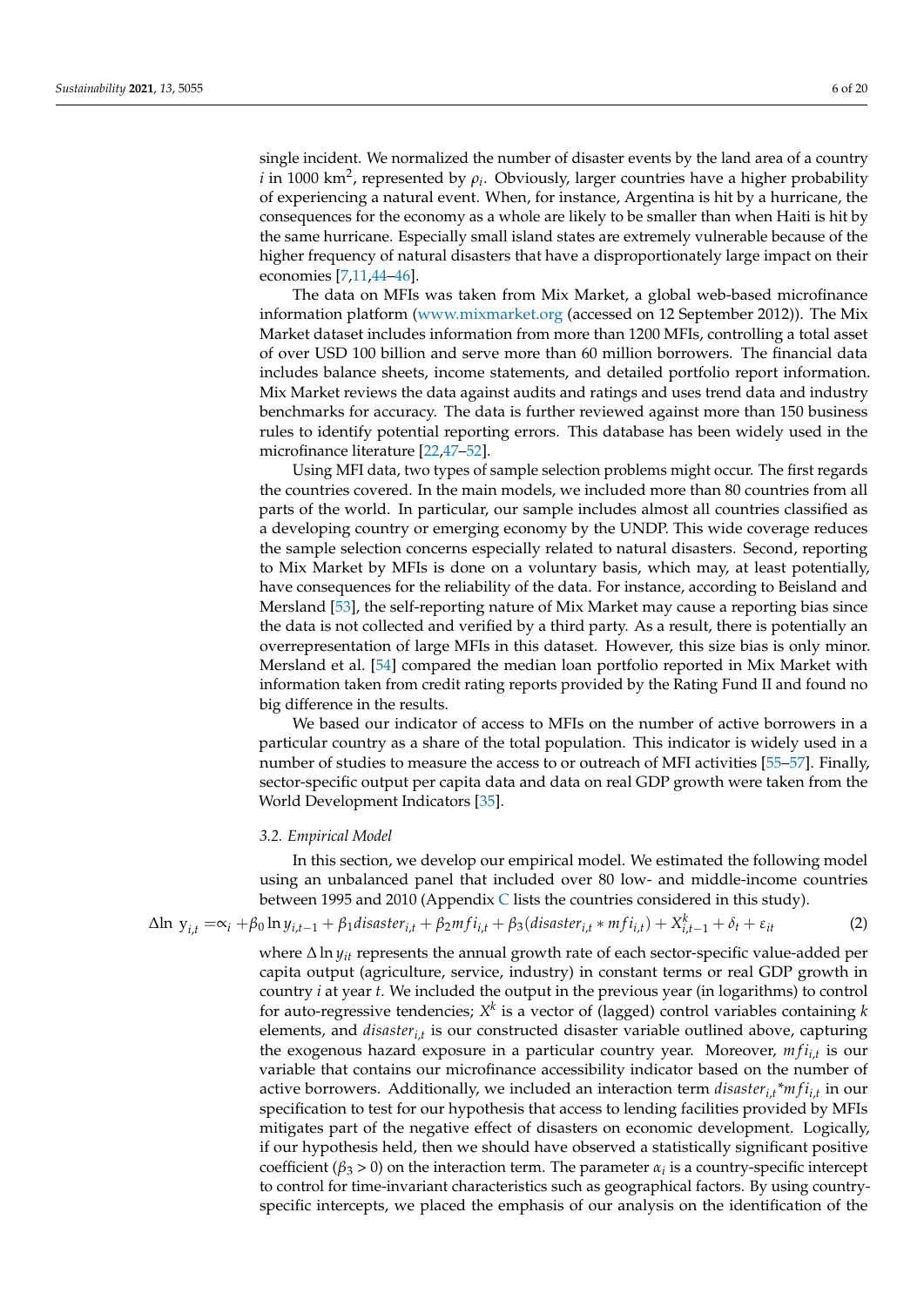within-country variation over time. This approach reduced the influence of any potential selection bias that might have arisen, for example, if poorer countries were overrepresented in the disaster data due to the likelihood that disasters have a higher hazard risk to such countries [\[18\]](#page-18-6). Furthermore, the time-fixed effects  $(\delta_t)$  controlled for shocks that affect all countries simultaneously. The final term  $\varepsilon_{it}$  is the error term. We estimated the model using the OLS estimator. To test for the appropriate panel data model and random or fixed effects, we used the Hausman test. It turned out that the null hypothesis of no country-specific effects was rejected at conventional levels of significance for all model specifications. Moreover, we assumed that our disaster indicator could be considered exogenous as it was primarily related to the physical magnitude of the natural event rather than associated with the vulnerability or exposure of the population, which was more endogenous. This assumption was also confirmed by the Durbin–Wu–Hausman test on identifying endogenous variables.

We based our vector of control variables on the existing studies on the macroeconomic impact of natural disasters [\[4](#page-17-3)[,58–](#page-19-11)[60\]](#page-19-12). These control variables helped us capture the omitted variables bias and were related to the macroeconomic environment and financial sector policies. To be specific, we considered the following variables as our controls: inflation rate, financial depth (private credit as a share of GDP), terms of trade (net barter terms of trade index), trade openness (exports plus imports as a share of GDP), government burden (government consumption as a share of GDP) and education attainment (gross secondary school enrolment rate) (see Appendix  $B$  for the data description of the control variables considered). To reduce any further endogeneity and simultaneity concerns, the control variables were included with a one-year lag.

The ability of MFIs to mitigate disaster effects might depend on their organizational structure. For instance, some MFIs operate as banks while others operate as non-bank financial institutions [\[30\]](#page-18-15). Under non-bank financial institutions arrangement, MFIs can be categorized as non-governmental organizations (NGOs) and credit unions. This distinction between banks and non-bank MFIs can be attributed to the differences in lending terms such as interest rates charged on loans, types of loan products (with NGOs and credit unions having a possibility of providing grants or soft loans, which is unlikely with banks), and the terms of loan replacement. Such differences in the lending terms can have great implications on the extent to which disaster victims can rehabilitate. Thus, the flexibility of MFIs in altering their lending rates, especially during times of hardships, can act as a fundamental policy action in ensuring that the pre-disaster living conditions for the victims are realized.

Besides the organizational structure, the response of MFIs in mitigating disaster effects can also depend on whether the institution is formally or informally operating. Many institutions that offer development programs in developing countries are typically informal, including many MFIs. Such MFIs provide informal and flexible financial instruments for disaster mitigation at the community level and within the informal economy [\[40\]](#page-18-25). This is supported by Shoji [\[61\]](#page-19-13), who maintained that during the 1998 flood in Bangladesh, people accessed loans for rehabilitation from informal money lenders.

Additionally, the profitability status of MFIs also matters in disaster mitigation. MFIs raise their profits through loaning out the clients' savings, donations, and/or funds borrowed from external sources. However, during a disaster and soon after it, MFIs are faced with heavy withdrawals, no fresh savings, and non-repayment of existing loans (poorly performing loans), which can increase the portfolio-level problems of the MFI and even affect its solvency [\[37](#page-18-21)[,62\]](#page-19-14). Moreover, the external borrowing of an MFI can also be affected because of the reduced loan repayment to their external lenders, and only MFIs with sufficient amounts of internally raised funds can remain supportive to their clients during a shock.

Finally, it is documented that the size of the clientele of an MFI influences its capacity to help disaster victims [\[63,](#page-19-15)[64\]](#page-19-16). During a disaster and soon after a disaster, many clients need capital to rehabilitate [\[63\]](#page-19-15). However, some MFIs are found at the point of a liquidity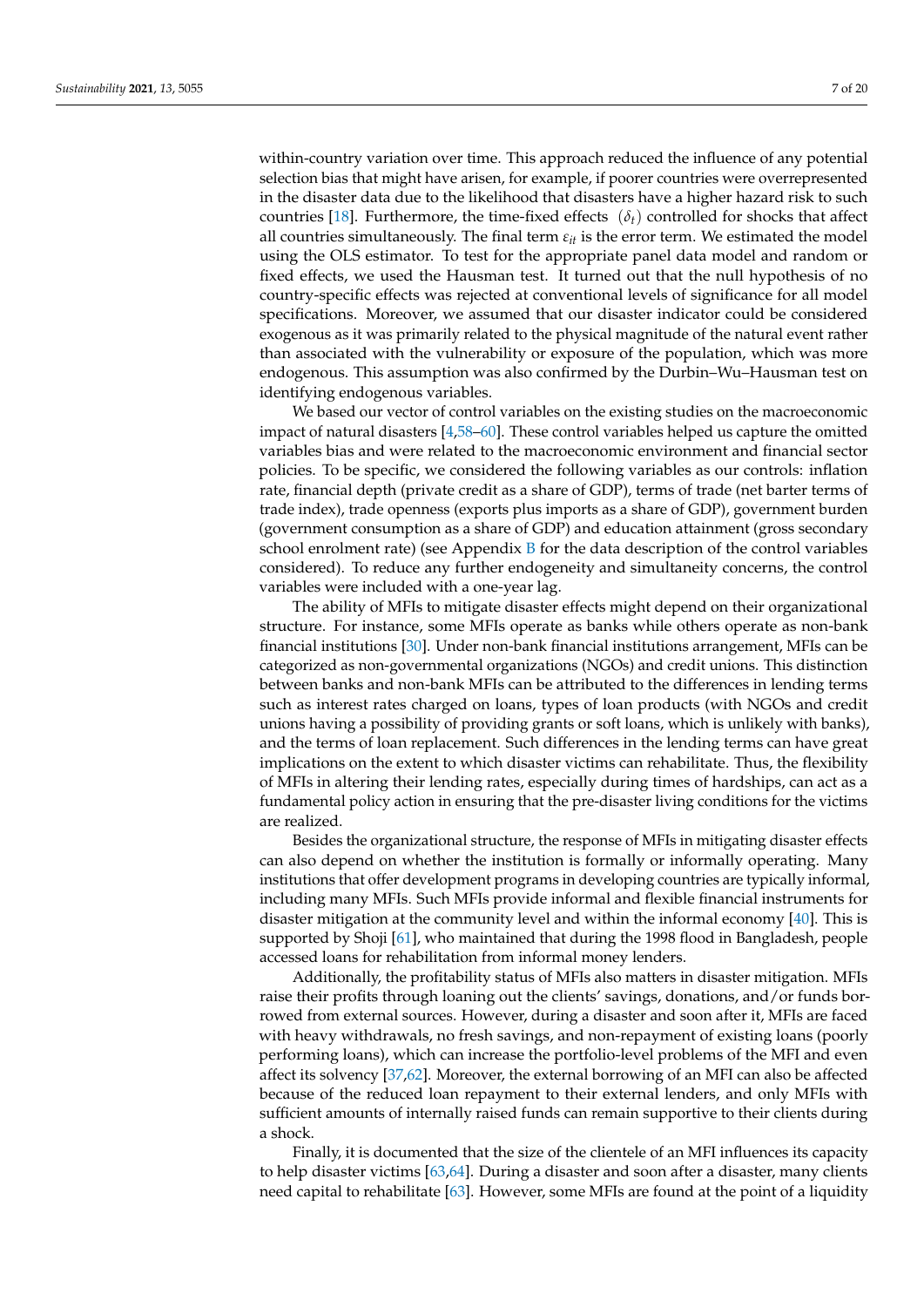crisis, given that individual savings and loan repayments are reduced with a disaster. To make matters worse for the MFI, savings withdrawals are likely to increase. Thus, if many clients are severely affected by a disaster, the MFI is more likely to fail to meet their financial demands. Moreover, the age of the MFI also matters in defining their degree of dealing with disaster effects. This can be attributed to their degree of efficiency. For instance, through the use of knowledge accumulated by old MFIs, new MFIs tend to be more efficient than old MFIs [\[51\]](#page-19-17), and this can play a great role in defining the extent to which a given MFI can help its clients during a natural disaster.

# <span id="page-7-0"></span>**4. Empirical Results**

## *4.1. Basic Findings*

In this section, we present our results on whether MFI activities can ease the adverse macroeconomic impact of natural disasters (for summary statistics see Appendix [A\)](#page-16-0). In columns 1–4 of Table [1,](#page-8-0) we reported the results of a restrictive specification including only the initial level of output, the proxy for MFI access, the number of natural disasters (per square kilometer), and the interaction between the two latter variables. As the number of observations among the specifications and the availability of MFIs substantially differs among countries, we applied the bootstrap estimator with 1000 replicators to obtain robust standard errors and to reduce any sample selection issues. Surprisingly, the results on the rate of change in the real GDP per capita indicate that disasters have a significant positive effect on development, whereas the involvement of MFIs in the recovery process staggers economic development. One rational explanation for this finding is that adding all economic sectors together caused these surprising results. As already explained above, disasters have a non-uniform impact across economic sectors [\[4\]](#page-17-3). Therefore, we split aggregate GDP into three economic sectors in columns 2–4: agriculture, industry, and service. The results indicate that natural disasters stagger agricultural development, but benefit the service sector. The former result can be explained by the high vulnerability of the agricultural sector, whereas the latter result is explained by the resource inflows in terms of medical and housing facilities, food, and other forms of relief in the aftermath. On the interaction term, we found that MFI accessibility reduced the impact of disasters in the agricultural sector. To be precise, using the median value, the accessibility to MFIs reduced the impact of disasters by about 35 percent. In turn, we found no mitigation effect in the industry and service sectors. One explanation for this is that MFIs tend to support small loans, which may not significantly help the overall growth or even growth in the industry and service sectors that require sufficiently large amounts of capital that MFIs cannot afford to provide.

However, the results presented so far might have been driven by the lack of control variables, thus suffering from omitted variables bias. In columns 5–8, we re-estimated the same models as before, yet also included the control variables outlined in the previous section. Our findings indicate that we did not have any significant evidence of the mitigating effect of MFIs in any of the models. However, adding additional controls to our models created another concern, as some of the data on the covariates were not available for all country-years, making the panel data rather unbalanced. Including the suggested control variables in one specification reduced our number of observations by about one-third. This, in turn, increased the potential for a sample selection bias due to the exclusion of many developing countries, despite the majority of the damage caused by natural disasters occurring in these particular countries [\[65\]](#page-19-18). An alternative explanation for the insignificant results is that the set of MFIs included was rather heterogeneous. For instance, although some types of MFIs might effectively mitigate the disaster impact by providing liquidity, others may harm recovery by having hash repayment schedules or they might restrict lending, which is normally related to their organizational structure. Thus, in Table [2](#page-8-1) below, we tried to answer the question of whether the nature of MFIs really matters in disaster mitigation. We distinguished between different MFI types (banks, NGOs, and credit unions). These categories were also interacted with the disaster measure.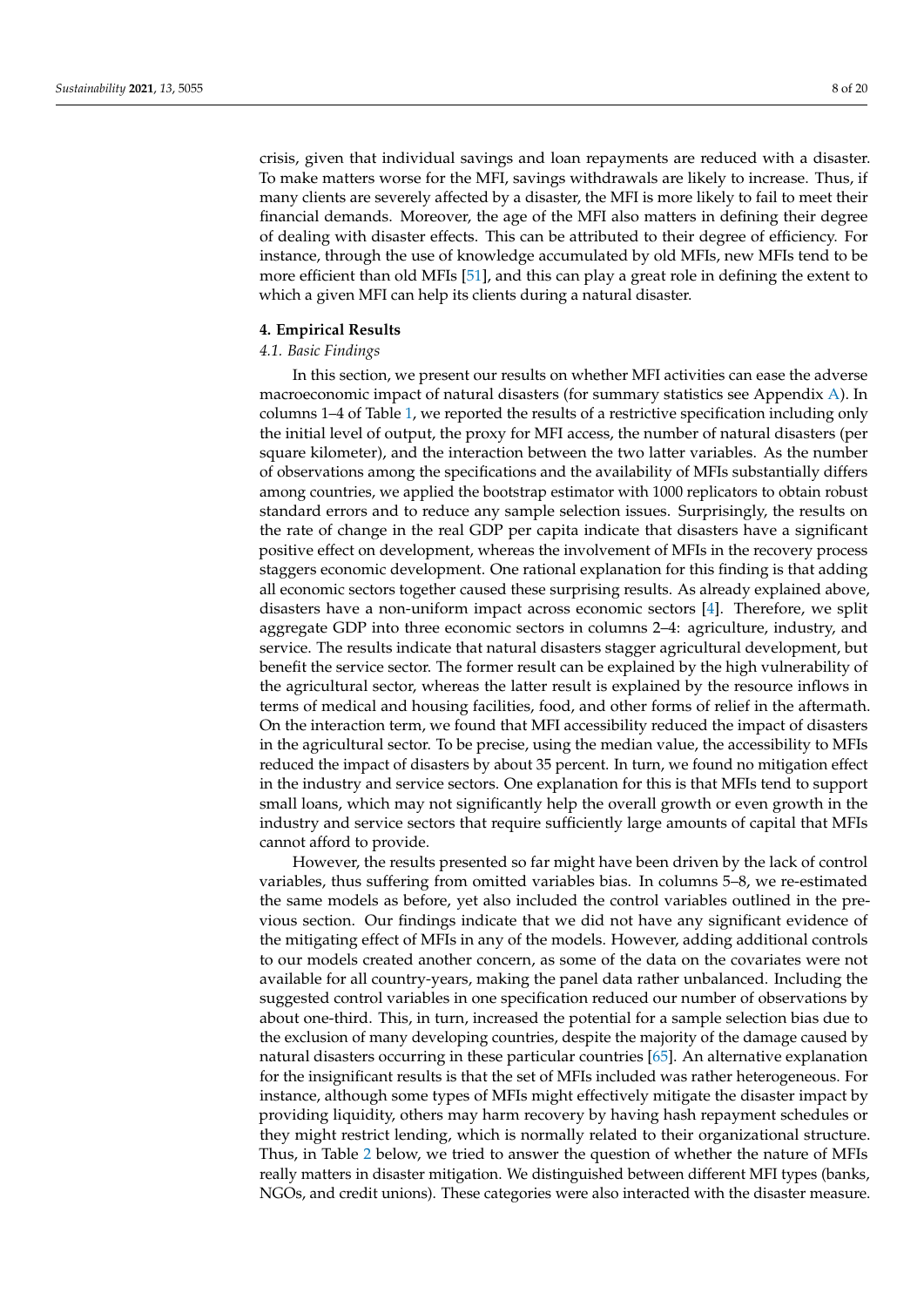<span id="page-8-0"></span>

|                         | <b>Dependent Variables</b>  |                               |                             |                          |                             |                               |                             |                                 |  |
|-------------------------|-----------------------------|-------------------------------|-----------------------------|--------------------------|-----------------------------|-------------------------------|-----------------------------|---------------------------------|--|
|                         | (1)<br><b>GDP</b><br>Growth | (2)<br>Agricultural<br>Growth | (3)<br>Industrial<br>Growth | (4)<br>Service<br>Growth | (5)<br><b>GDP</b><br>Growth | (6)<br>Agricultural<br>Growth | (7)<br>Industrial<br>Growth | (8)<br><b>Service</b><br>Growth |  |
| Initial output, in logs | $0.186***$                  | $-0.239$ ***                  | $-0.063$ ***                | $-0.035**$               | $-0.001$                    | $-0.385$ ***                  | $-0.202$ ***                | $-0.207$ ***                    |  |
|                         | (3.86)                      | $(-8.14)$                     | $(-3.54)$                   | $(-2.22)$                | $(-0.03)$                   | $(-6.44)$                     | $(-6.00)$                   | $(-4.14)$                       |  |
| Disaster                | $0.0001*$                   | $-0.0002*$                    | 0.001                       | $0.001**$                | 0.0001                      | $-0.001$                      | 0.001                       | 0.0001                          |  |
|                         | (1.73)                      | $(-1.67)$                     | (1.37)                      | (2.17)                   | (0.84)                      | $(-1.27)$                     | (1.10)                      | (0.33)                          |  |
| <b>MFIs</b>             | $-0.003$                    | 0.105                         | 0.251                       | 0.190                    | 0.049                       | $0.435*$                      | $1.081**$                   | 0.628                           |  |
|                         | $(-0.13)$                   | (0.92)                        | (0.74)                      | (0.71)                   | (0.47)                      | (1.88)                        | (2.60)                      | (1.24)                          |  |
| Disaster * MFIs         | $-0.003$ ***                | $0.013***$                    | 0.006                       | $-0.004$                 | $-0.002$                    | 0.015                         | $-0.010$                    | 0.003                           |  |
|                         | $(-2.96)$                   | (4.17)                        | (0.89)                      | $(-0.86)$                | $(-0.77)$                   | (1.45)                        | $(-0.62)$                   | (0.46)                          |  |
| Education attainment    |                             |                               |                             |                          | 0.006                       | 0.047                         | 0.060                       | 0.068                           |  |
|                         |                             |                               |                             |                          | (0.39)                      | (1.26)                        | (0.85)                      | (1.07)                          |  |
| Financial depth         |                             |                               |                             |                          | $-0.038$ ***                | 0.011                         | $-0.086$ ***                | $-0.093$ ***                    |  |
|                         |                             |                               |                             |                          | $(-4.99)$                   | (0.81)                        | $(-2.69)$                   | $(-2.90)$                       |  |
| Government burden       |                             |                               |                             |                          | 0.006                       | $0.024$ **                    | $0.134$ ***                 | $0.158***$                      |  |
|                         |                             |                               |                             |                          | (1.18)                      | (2.38)                        | (4.26)                      | (3.45)                          |  |
| Inflation               |                             |                               |                             |                          | $-0.033**$                  | $-0.050$                      | $0.118*$                    | 0.077                           |  |
|                         |                             |                               |                             |                          | $(-2.14)$                   | $(-0.80)$                     | (1.78)                      | (0.92)                          |  |
| Trade openness          |                             |                               |                             |                          | $0.038***$                  | 0.011                         | $0.113**$                   | $0.128**$                       |  |
|                         |                             |                               |                             |                          | (3.52)                      | (0.49)                        | (2.02)                      | (2.28)                          |  |
| Terms of trade          |                             |                               |                             |                          | $0.028*$                    | $0.056*$                      | 0.016                       | 0.056                           |  |
|                         |                             |                               |                             |                          | (2.60)                      | (1.73)                        | (0.22)                      | (1.01)                          |  |
| Observations            | 924                         | 835                           | 866                         | 863                      | 641                         | 597                           | 606                         | 603                             |  |
| Countries               | 84                          | 77                            | 82                          | 82                       | 65                          | 60                            | 64                          | 64                              |  |

|  | Table 1. Disasters, MFIs, and economic growth. |  |  |  |  |
|--|------------------------------------------------|--|--|--|--|
|--|------------------------------------------------|--|--|--|--|

Results are generated using the fixed effects method. All models include a constant, country, and year fixed effects. Errors are clustered at the country level. t-statistics are reported in parenthesis.  $* p < 0.10, ** p < 0.05, ** p < 0.01$ .

**Table 2.** Disasters, specific MFIs, and economic growth.

<span id="page-8-1"></span>

|                             |                             |                               |                             |                                 | <b>Dependent Variables</b> |                               |                             |                           |
|-----------------------------|-----------------------------|-------------------------------|-----------------------------|---------------------------------|----------------------------|-------------------------------|-----------------------------|---------------------------|
|                             | (1)<br><b>GDP</b><br>Growth | (2)<br>Agricultural<br>Growth | (3)<br>Industrial<br>Growth | (4)<br><b>Service</b><br>Growth | (5)<br><b>GDPGrowth</b>    | (6)<br>Agricultural<br>Growth | (7)<br>Industrial<br>Growth | (8)<br>Service<br>Growth  |
| Initial output, in logs     | $0.188***$<br>(3.78)        | $-0.254$ ***<br>$(-7.83)$     | $-0.089$ ***<br>$(-4.66)$   | $-0.055$ ***<br>$(-3.29)$       | $-0.007$<br>$(-0.13)$      | $-0.376$ ***<br>$(-6.09)$     | $-0.199$ ***<br>$(-5.92)$   | $-0.205$ ***<br>$(-4.19)$ |
| Disaster                    | 0.0001<br>(0.66)            | $-0.0001$<br>$(-0.71)$        | 0.0004<br>(1.22)            | $0.001**$<br>(2.04)             | 0.0002<br>(1.44)           | $-0.001$<br>$(-1.42)$         | 0.001<br>(0.81)             | 0.0003<br>(0.47)          |
| MFIs (banks)                | 0.080<br>(0.59)             | $0.767***$<br>(5.50)          | $2.624$ ***<br>(6.11)       | $2.147***$<br>(3.46)            | 0.144<br>(0.78)            | 0.544<br>(1.50)               | $1.807***$<br>(3.07)        | $2.223$ ***<br>(3.61)     |
| MFIs (NGOs)                 | 0.188<br>(1.25)             | 0.198<br>(0.33)               | 1.359<br>(0.90)             | 1.168<br>(0.90)                 | 0.196<br>(1.63)            | $-0.222$<br>$(-0.40)$         | 0.105<br>(0.09)             | $-0.662$<br>$(-0.77)$     |
| MFIs (credit)               | $-0.048$<br>$(-0.21)$       | $-0.051$<br>$(-0.21)$         | 1.819<br>(1.31)             | 0.125<br>(0.11)                 | $-0.308$ ***<br>$(-2.72)$  | $-0.075$<br>$(-0.34)$         | 0.071<br>(0.09)             | $-1.643**$<br>$(-2.37)$   |
| Disaster * MFIs<br>(banks)  | $-0.008$                    | 0.033                         | 0.041                       | $-0.020$                        | $-0.016$                   | 0.048                         | 0.007                       | $-0.013$                  |
|                             | $(-1.44)$                   | (1.49)                        | (1.09)                      | $(-0.93)$                       | $(-1.37)$                  | (1.56)                        | (0.15)                      | $(-0.23)$                 |
| Disaster * MFIs<br>(NGOs)   | $-0.009$                    | $0.118***$                    | 0.038                       | 0.010                           | 0.002                      | $0.110***$                    | 0.055                       | 0.056                     |
|                             | $(-0.57)$                   | (4.16)                        | (0.55)                      | (0.70)                          | (0.29)                     | (4.47)                        | (0.95)                      | (0.76)                    |
| Disaster * MFIs<br>(credit) | $0.040**$                   | $-0.052$                      | $-0.116$                    | 0.054                           | $-0.026$                   | $-0.279*$                     | 0.485                       | $0.969***$                |
| Observations<br>Countries   | (2.09)<br>924<br>84         | $(-0.82)$<br>835<br>77        | $(-0.99)$<br>866<br>82      | (0.70)<br>863<br>82             | $(-0.45)$<br>641<br>65     | $(-1.68)$<br>597<br>60        | (1.41)<br>606<br>64         | (2.70)<br>603<br>64       |

Results are generated using the fixed effects method. All models include a constant, country, and year fixed effects. Models 5, 6, 7, and 8 are estimated including the control variables from Table [1.](#page-8-0) Errors are clustered at the country level. t-statistics are reported in parenthesis. *\* p* < 0.10, *\*\* p* < 0.05, *\*\*\* p* < 0.01.

> From the results in Table [2](#page-8-1) we drew a number of conclusions. First, in any of the specifications, reported disasters had a general or sector-specific effect. Second, regardless of any disaster events, MFIs that operated as banks had a positive impact on the growth of the industrial and service sectors. In turn, cooperatives or credit unions had a negative effect on the economic development in the service sector. Moreover, the results demonstrate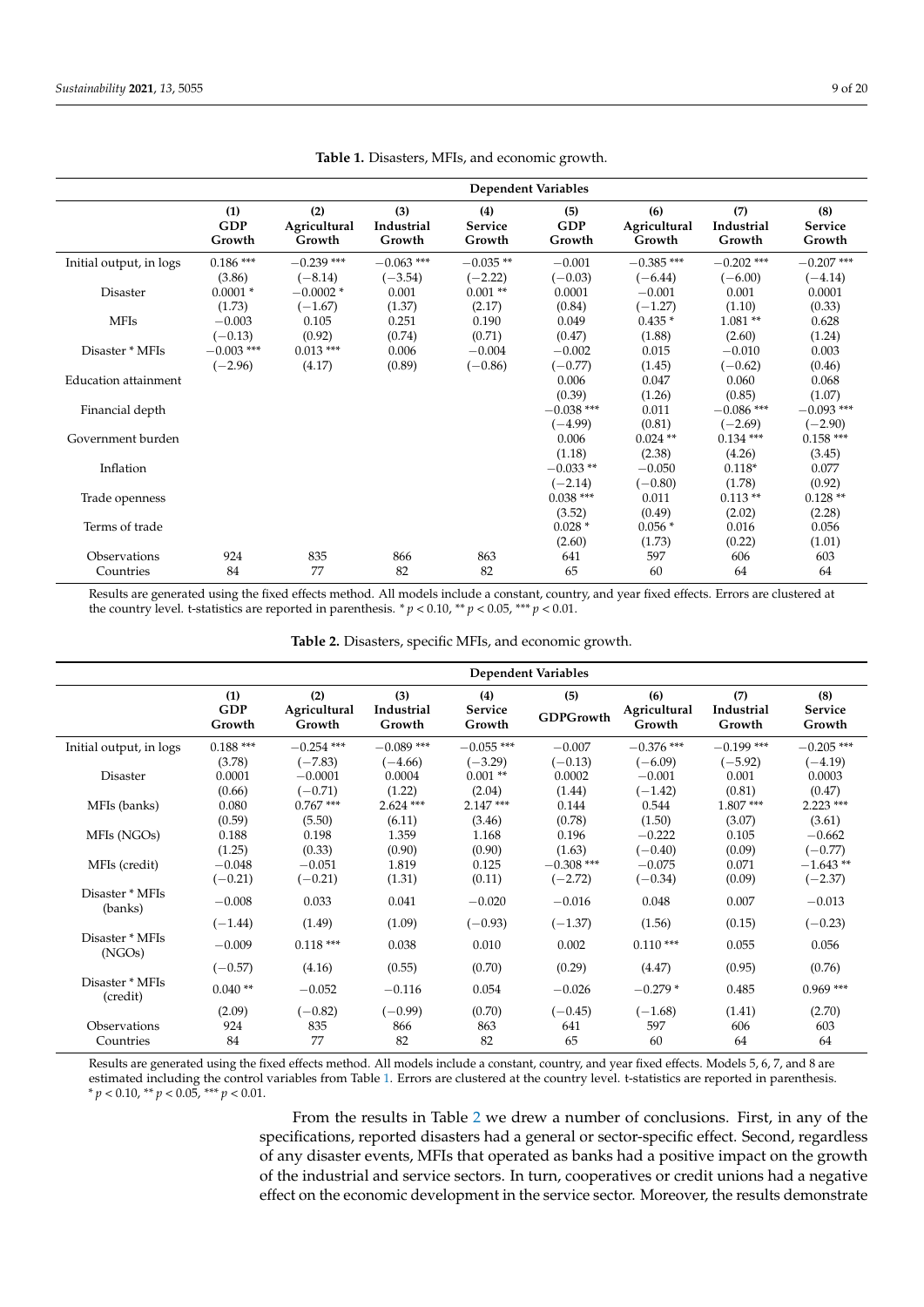that NGOs can stimulate the agricultural sector in case of a natural event, whereas credit unions can do better for the service sector. One rational explanation for this finding is that cooperatives are typically owned and managed by self-selected group members, which makes it easier to decide and allocate resources to service provisions such as health facilities, water, and sanitation, etc., whereas NGOs may be managed by outsiders who might dictate and allocate resources to agriculture so as to increase food production because food shortage is easily observable.

Next, we explored whether it matters if an MFI is regarded as a non-profit or for-profit intermediary. This examination was based on the argument that for-profit intermediaries may not offer soft loans and are even more risk-averse regarding loan default. On the other hand, non-profit intermediaries can quickly provide soft loans or even alter their repayment procedures since their driving motive is not profit-making. The results in Table [3](#page-9-0) generally indicate that regardless of whether a disaster occurred in a particular year, MFIs supported the growth of specific sectors. Surprisingly, we found no effect on the aggregate GDP growth, possibly because of combining of all sectors into one variable. The reason why for-profit MFIs are better at creating economic development is that they have the option to select only high-return investment opportunities that might enhance economic development. In addition, they have a larger incentive in monitoring the activities of their clients. Due to their business model, these MFIs are usually also more subject to regulation. However, after a disaster, non-profit organizations are better able to stimulate recovery than for-profit MFIs, possibly because for-profit MFIs can refrain from providing loans to victims due to the likely high risk of default, whereas non-profitable MFIs may decide to extend assistance to victims with the aim of expanding their clientele. Secondly, for-profit MFIs may stick to hard loans compared to non-profitable MFIs (soft loans), which instead affect their clients during the rehabilitation process.

| Table 3. Disasters, profitability of MFIs, and economic growth. |  |  |  |  |
|-----------------------------------------------------------------|--|--|--|--|
|-----------------------------------------------------------------|--|--|--|--|

<span id="page-9-0"></span>

|                                              | <b>Dependent Variables</b>  |                               |                             |                                 |                      |                               |                             |                          |  |
|----------------------------------------------|-----------------------------|-------------------------------|-----------------------------|---------------------------------|----------------------|-------------------------------|-----------------------------|--------------------------|--|
|                                              | (1)<br><b>GDP</b><br>Growth | (2)<br>Agricultural<br>Growth | (3)<br>Industrial<br>Growth | (4)<br><b>Service</b><br>Growth | (5)<br>GDP<br>Growth | (6)<br>Agricultural<br>Growth | (7)<br>Industrial<br>Growth | (8)<br>Service<br>Growth |  |
| Initial output, in logs                      | $0.186***$                  | $-0.249$ ***                  | $-0.073$ ***                | $-0.042**$                      | $-0.006$             | $-0.403$ ***                  | $-0.207$ ***                | $-0.212$ ***             |  |
|                                              | (3.81)                      | $(-7.89)$                     | $(-4.02)$                   | $(-2.59)$                       | $(-0.12)$            | $(-6.82)$                     | $(-5.93)$                   | $(-4.36)$                |  |
| Disaster                                     | 0.0001                      | $-0.0001$                     | 0.001                       | $0.001*$                        | 0.0002               | $-0.001$                      | 0.002                       | 0.001                    |  |
|                                              | (1.12)                      | $(-1.09)$                     | (1.44)                      | (1.87)                          | (0.99)               | $(-0.98)$                     | (1.30)                      | (1.34)                   |  |
| Profitable MFIs                              | $-0.014$                    | 0.051                         | 0.075                       | 0.053                           | 0.225                | $0.921**$                     | $1.821***$                  | $2.287***$               |  |
|                                              | $(-0.84)$                   | (0.67)                        | (0.36)                      | (0.30)                          | (1.24)               | (2.64)                        | (3.54)                      | (4.16)                   |  |
| Non-profitable MFIs                          | 0.096                       | $0.648**$                     | $2.172$ ***                 | $1.629***$                      | $-0.109$             | $-0.217$                      | 0.202                       | $-0.994*$                |  |
|                                              | (1.26)                      | (2.47)                        | (4.14)                      | (3.40)                          | $(-0.94)$            | $(-1.00)$                     | (0.38)                      | $(-1.84)$                |  |
| Disaster * Profitable<br><b>MFIs</b>         | 0.002                       | $0.008***$                    | 0.002                       | $-0.0004$                       | $-0.003$             | 0.009                         | $-0.017$                    | $-0.007$                 |  |
|                                              | $(-1.16)$                   | (3.46)                        | (0.31)                      | $(-0.08)$                       | $(-1.04)$            | (1.16)                        | $(-0.96)$                   | $(-0.97)$                |  |
| Disaster <sup>*</sup><br>Non-profitable MFIs | $-0.006$ ***                | $0.017**$                     | $-0.003$                    | $-0.021$ ***                    | 0.006                | $0.153**$                     | 0.103                       | $0.132**$                |  |
|                                              | $(-3.10)$                   | (2.42)                        | $(-0.44)$                   | $(-3.02)$                       | (0.65)               | (2.22)                        | (1.76)                      | (2.08)                   |  |
| Observations                                 | 924                         | 835                           | 866                         | 863                             | 641                  | 597                           | 606                         | 603                      |  |
| Countries                                    | 84                          | 77                            | 82                          | 82                              | 65                   | 60                            | 64                          | 64                       |  |

Results are generated using fixed effects method. All models include a constant, country, and year fixed effects. Models 5, 6, 7, and 8 are estimated including the control variables from Table [1.](#page-8-0) Errors are clustered at the country level. t-statistics are reported in parenthesis. *\* p* < 0.10, *\*\* p* < 0.05, *\*\*\* p* < 0.01.

> We now turn, in Table [4,](#page-10-0) to the legal status of MFIs. The legal status of any institution ascertains its legitimacy to operate in a given country. Secondly, it provides it with the legality of accessing funds from the government and other supporting institutions. For example, in Uganda, fully registered MFIs can access funds from the microfinance support center, which is owned by the government, to increase their liquidity. Upon this background, it became necessary to examine the behaviors of formal and informal MFIs in addressing disaster effects. It is documented [\[40](#page-18-25)[,61\]](#page-19-13) that informal financial institutions play a fundamental role in dealing with disaster effects. These informal financial institutions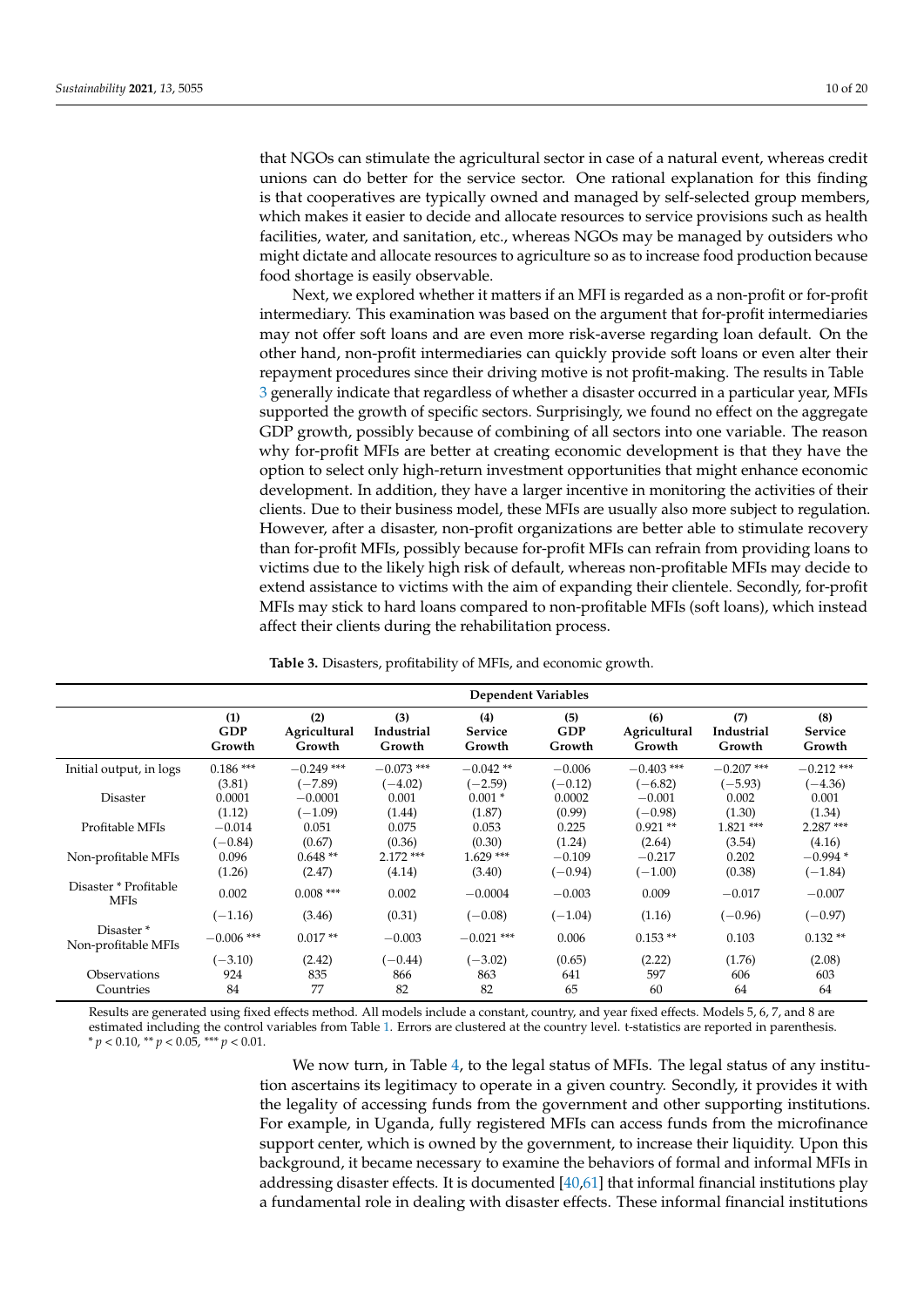provide not only informal credit, especially to the poor, but also provide informal insurance strategies that help the masses deal with various disaster effects. Thus, we tested the hypothesis that in developing countries, informal MFIs are more supportive in helping disaster victims than formal MFIs. To test for this, we estimated models when our MFI indicator was split along the lines of regulated and non-regulated MFIs to proxy for formal and informal MFIs, respectively. The results in Table [4](#page-10-0) suggest that during regular times regulated MFIs were better able to stimulate economic development, whereas in times of hardship, the story changed. This finding supports Kumar and Newport [\[40\]](#page-18-25) and Shoji [\[61\]](#page-19-13), who observed that informal financial institutions play a fundamental role in dealing with disaster effects. The possible explanation for this finding could be in line with the binding conditions that regulated MFIs acquire after registration, for example, defining their area of operation, not giving out loans exceeding a certain amount, regulating their capital base, beneficiaries' age groups, etc. Such restrictions may not apply to the non-regulated MFIs, which puts them in a better position of helping disaster victims.

**Table 4.** Disasters, MFI legal status, and economic growth.

<span id="page-10-0"></span>

|                                             | <b>Dependent Variables</b> |              |              |              |            |              |              |              |  |
|---------------------------------------------|----------------------------|--------------|--------------|--------------|------------|--------------|--------------|--------------|--|
|                                             | (1)                        | (2)          | (3)          | (4)          | (5)        | (6)          | (7)          | (8)          |  |
|                                             | <b>GDP</b>                 | Agricultural | Industrial   | Service      | <b>GDP</b> | Agricultural | Industrial   | Service      |  |
|                                             | Growth                     | Growth       | Growth       | Growth       | Growth     | Growth       | Growth       | Growth       |  |
| Initial output, in logs                     | $0.183***$                 | $-0.274$ *** | $-0.102$ *** | $-0.066$ *** | $-0.002$   | $-0.402$ *** | $-0.209$ *** | $-0.215$ *** |  |
|                                             | (3.70)                     | $(-8.23)$    | $(-4.81)$    | $(-3.65)$    | $(-0.03)$  | $(-6.68)$    | $(-5.85)$    | $(-4.20)$    |  |
| Disaster                                    | $0.0001*$                  | $-0.0001$    | $0.001**$    | $0.001$ ***  | 0.0001     | $-0.001$     | 0.001        | 0.0002       |  |
|                                             | (1.82)                     | (0.67)       | (2.08)       | (3.03)       | (0.84)     | $(-1.07)$    | (1.23)       | (0.52)       |  |
| Regulated MFIs                              | 0.079                      | $0.793$ ***  | $2.563$ ***  | $2.017***$   | 0.065      | $0.592**$    | $1.491***$   | $1.316**$    |  |
|                                             | (0.82)                     | (4.40)       | (6.46)       | (4.96)       | (0.48)     | (2.41)       | (3.76)       | (2.36)       |  |
| Non-regulated MFIs                          | $-0.101$ ***               | $-0.303$ *** | $-0.421$ *** | $-0.390$ *** | $-0.050$   | $-1.107$     | $-1.306$     | $-3.003*$    |  |
|                                             | $(-3.35)$                  | $(-3.79)$    | $(-3.81)$    | $(-3.73)$    | $(-0.16)$  | $(-1.63)$    | $(-0.93)$    | $(-1.92)$    |  |
| Disaster * Regulated<br><b>MFIs</b>         | $-0.005$ ***               | 0.005        | $-0.011**$   | $-0.017$ *** | $-0.002$   | 0.010        | $-0.014$     | 0.0004       |  |
|                                             | $(-4.25)$                  | (1.54)       | $(-2.22)$    | $(-3.21)$    | $(-0.80)$  | (1.20)       | $(-0.87)$    | $(-0.05)$    |  |
| Disaster <sup>*</sup><br>Non-regulated MFIs | $0.048**$                  | $0.188***$   | $0.194$ ***  | $0.165**$    | 0.005      | $0.292$ ***  | $0.185**$    | $0.199*$     |  |
|                                             | (2.43)                     | (3.44)       | (2.90)       | (2.49)       | (0.22)     | (3.09)       | (2.01)       | (1.76)       |  |
| Observations                                | 924                        | 835          | 866          | 863          | 641        | 597          | 606          | 603          |  |
| Countries                                   | 84                         | 77           | 82           | 82           | 65         | 60           | 64           | 64           |  |

Results are generated using fixed effects method. All models include a constant, country, and year fixed effects. Models 5, 6, 7, and 8 are estimated including the control variables from Table [1.](#page-8-0) Errors are clustered at the country level. t-statistics are reported in parenthesis. *\* p* < 0.10, *\*\* p* < 0.05, *\*\*\* p* < 0.01.

> More still, based on Hermes et al. [\[51\]](#page-19-17), we also investigated whether the age of MFIs (measured as survival time since establishment) influences the extent of their intervention in dealing with disaster effects. Hermes et al. [\[51\]](#page-19-17) found old MFIs to be less efficient than new MFIs. They attributed this to knowledge acquisition by the new MFIs that was already accumulated by the old MFIs. We tried to test for this with our data by introducing our MFI indicator in the analysis when it was divided along the lines of age (young and mature). In our analysis, young MFIs were constructed as a sum of new and young MFIs as classified by Mix Market. The results in Table [5](#page-11-0) suggest that during regular times young MFIs were better at stimulating economic development than mature MFIs. However, during times of disaster, mature MFIs seemed to contribute more than young MFIs toward development. The argument is supported by the growth in the agricultural sector. One reason for this is that mature MFIs might have accumulated enough information about their clients, making it easier to screen them for loans during hard times. This may not be possible for young MFIs, thereby leaving them with limited options of restricting the amount and/or the number of loans.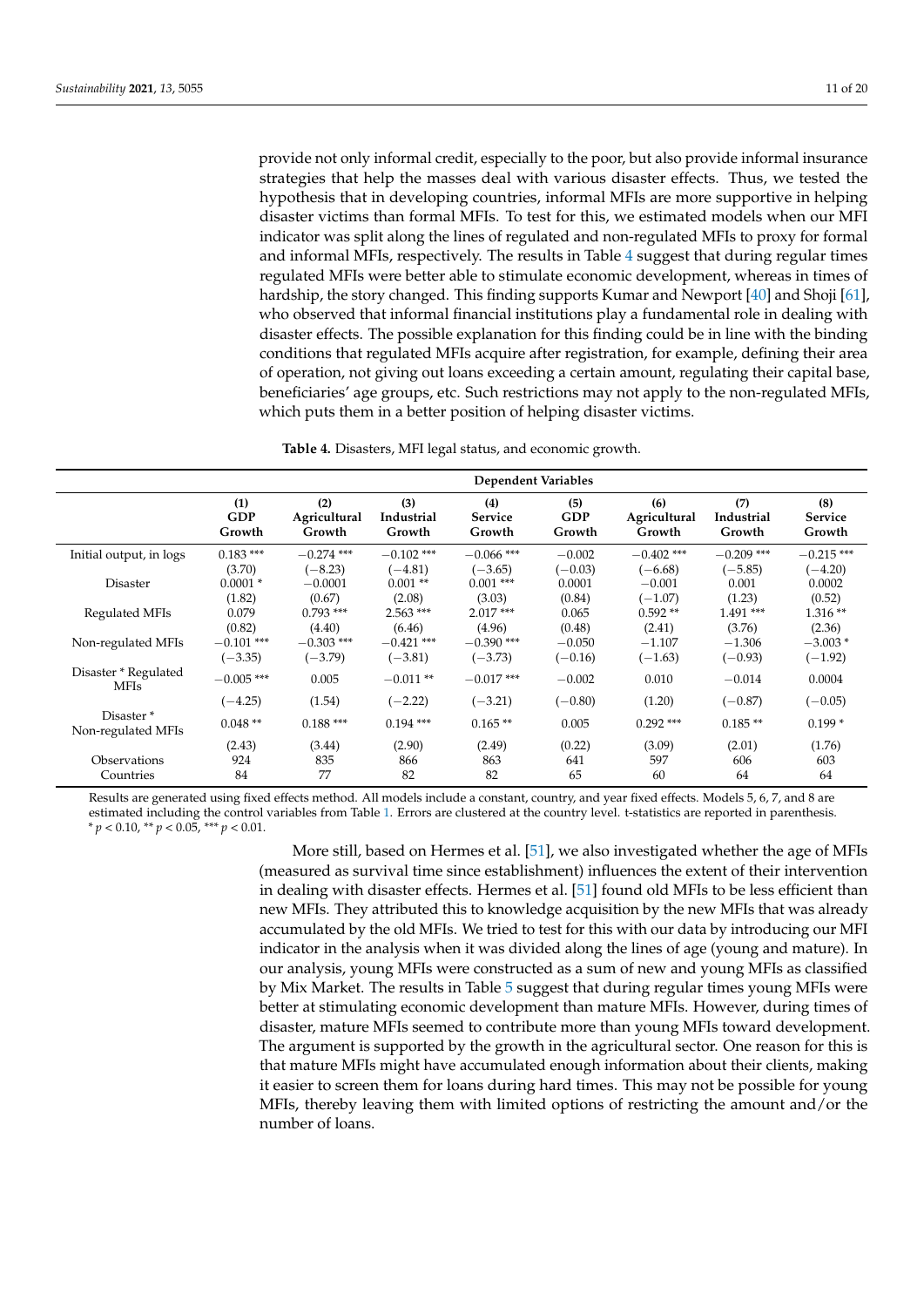<span id="page-11-0"></span>

|                         | <b>Dependent Variables</b>  |                               |                             |                                 |                             |                               |                             |                                 |  |
|-------------------------|-----------------------------|-------------------------------|-----------------------------|---------------------------------|-----------------------------|-------------------------------|-----------------------------|---------------------------------|--|
|                         | (1)<br><b>GDP</b><br>Growth | (2)<br>Agricultural<br>Growth | (3)<br>Industrial<br>Growth | (4)<br><b>Service</b><br>Growth | (5)<br><b>GDP</b><br>Growth | (6)<br>Agricultural<br>Growth | (7)<br>Industrial<br>Growth | (8)<br><b>Service</b><br>Growth |  |
| Initial output, in logs | $0.185***$                  | $-0.239$ ***                  | $-0.067$ ***                | $-0.039**$                      | $-0.004$                    | $-0.388$ ***                  | $-0.198$ ***                | $-0.203$ ***                    |  |
|                         | (3.81)                      | $(-8.29)$                     | $(-3.83)$                   | $(-2.53)$                       | $(-0.09)$                   | $(-6.52)$                     | $(-5.99)$                   | $(-4.09)$                       |  |
| <b>Disaster</b>         | 0.0001                      | $-0.0003$                     | 0.0004                      | 0.0005                          | 0.00004                     | $-0.001$                      | 0.002                       | 0.0002                          |  |
|                         | (1.41)                      | $(-1.24)$                     | (0.94)                      | (1.63)                          | (0.18)                      | $(-1.24)$                     | (1.02)                      | (0.19)                          |  |
| Young MFIs              | 0.376                       | $1.380**$                     | $4.869***$                  | $4.038***$                      | $0.416*$                    | 0.855                         | $4.249**$                   | $2.516**$                       |  |
|                         | (1.60)                      | (2.32)                        | (2.80)                      | (3.24)                          | (1.79)                      | (1.56)                        | (2.55)                      | (2.14)                          |  |
| Mature MFIs             | $-0.011$                    | 0.083                         | 0.174                       | 0.120                           | 0.023                       | $0.425*$                      | $1.033**$                   | 0.502                           |  |
|                         | $(-0.53)$                   | (0.76)                        | (0.53)                      | (0.47)                          | (0.25)                      | (1.96)                        | (2.62)                      | (1.16)                          |  |
| Disaster * Young MFIs   | $-0.004$                    | 0.017                         | 0.004                       | $-0.013$                        | 0.009                       | 0.100                         | $-0.177$                    | $-0.005$                        |  |
|                         | $(-0.50)$                   | (1.54)                        | (0.16)                      | $(-0.25)$                       | (0.41)                      | (1.03)                        | $(-0.86)$                   | $(-0.06)$                       |  |
| Disaster * Mature MFIs  | $-0.004$ ***                | $0.013$ ***                   | 0.008                       | $-0.001$                        | $-0.001$                    | 0.017                         | $-0.014$                    | 0.004                           |  |
|                         | $(-3.89)$                   | (2.77)                        | (0.88)                      | $(-0.25)$                       | $(-0.54)$                   | (1.56)                        | $(-0.69)$                   | (0.43)                          |  |
| Observations            | 924                         | 835                           | 866                         | 863                             | 641                         | 597                           | 606                         | 603                             |  |
| Countries               | 84                          | 77                            | 82                          | 82                              | 65                          | 60                            | 64                          | 64                              |  |

**Table 5.** Disasters, age of MFIs, and economic growth.

Results are generated using fixed effects method. All models include a constant, country, and year fixed effects. Models 5, 6, 7, and 8 are estimated including the control variables from Table [1.](#page-8-0) Errors are clustered at the country level. t-statistics are reported in parenthesis. *\* p* < 0.10, *\*\* p* < 0.05, *\*\*\* p* < 0.01.

> Besides the age of MFIs, we also investigated whether the number of clients served by MFIs can influence the extent to which they can deal with disaster effects. During a disaster and soon after, many clients need capital to rehabilitate [\[63\]](#page-19-15). As a result, many victims may apply for loans from MFIs, forcing them to be more selective in determining beneficiaries. Thus, their aggregate impact across regions or even among individuals may be significantly small. We tested for this argument by splitting our MFI indicator along the lines of outreach to proxy for the number of clients. The results in Table [6](#page-12-0) generally indicate that MFIs with large outreach potential boosted economic development during regular times and during times of a disaster. Their support was more evident in the agricultural sector. A similar result was revealed by the medium outreach MFIs (small outreach MFIs were only helpful in the restrictive model 2). MFIs whose outreach capacity was relatively strong were likely to have a larger capital base compared to those with a smaller outreach capacity, which enabled them to support a country's development even during times of hardships. (we also tested the argument that the extent to which MFIs can help disaster victims depends on their degree of transparency in distributing relief. For this purpose, we constructed a diamond dummy indicating the reliability and quality of the MFI data. Our dummy took a value of 1 if the diamond score for a particular MFI was above 4, and 0 otherwise. Our results suggest that when disasters occur, the transparency of MFIs does not matter in aiding growth (detailed results are available upon request).)

## *4.2. Robustness Checks*

This section checks the robustness of our results against the effects of a lagged MFI indicator on the impact of disasters on growth, MFI response to specific disaster effects, endogeneity, and the dynamics of disasters on growth. First, the results presented in Table [1](#page-8-0) explain the contemporaneous effects of disasters on economic growth and the role of MFIs in mitigating these effects. However, one can argue that disasters also affect the activities of an MFI, for instance, through the destruction of its assets, which in turn affects its degree of intervention. In particular, it is possible that natural disasters cause liquidity squeezes and MFIs may fail to respond to a boom in credit demand due to the need to restore the destroyed and damaged MFI buildings and infrastructure [\[31\]](#page-18-16). For this reason, entering our MFI accessibility indicator for a specific country-year may have cast doubt on our results. To address this issue, we instead used the first lag of the MFI accessibility indicator and the corresponding interaction term in our regressions. The results in Table [7](#page-12-1) robustly support the findings in Table [1](#page-8-0) that in the aftermath, MFIs tended to remain more supportive of agriculture than of industry and service sectors.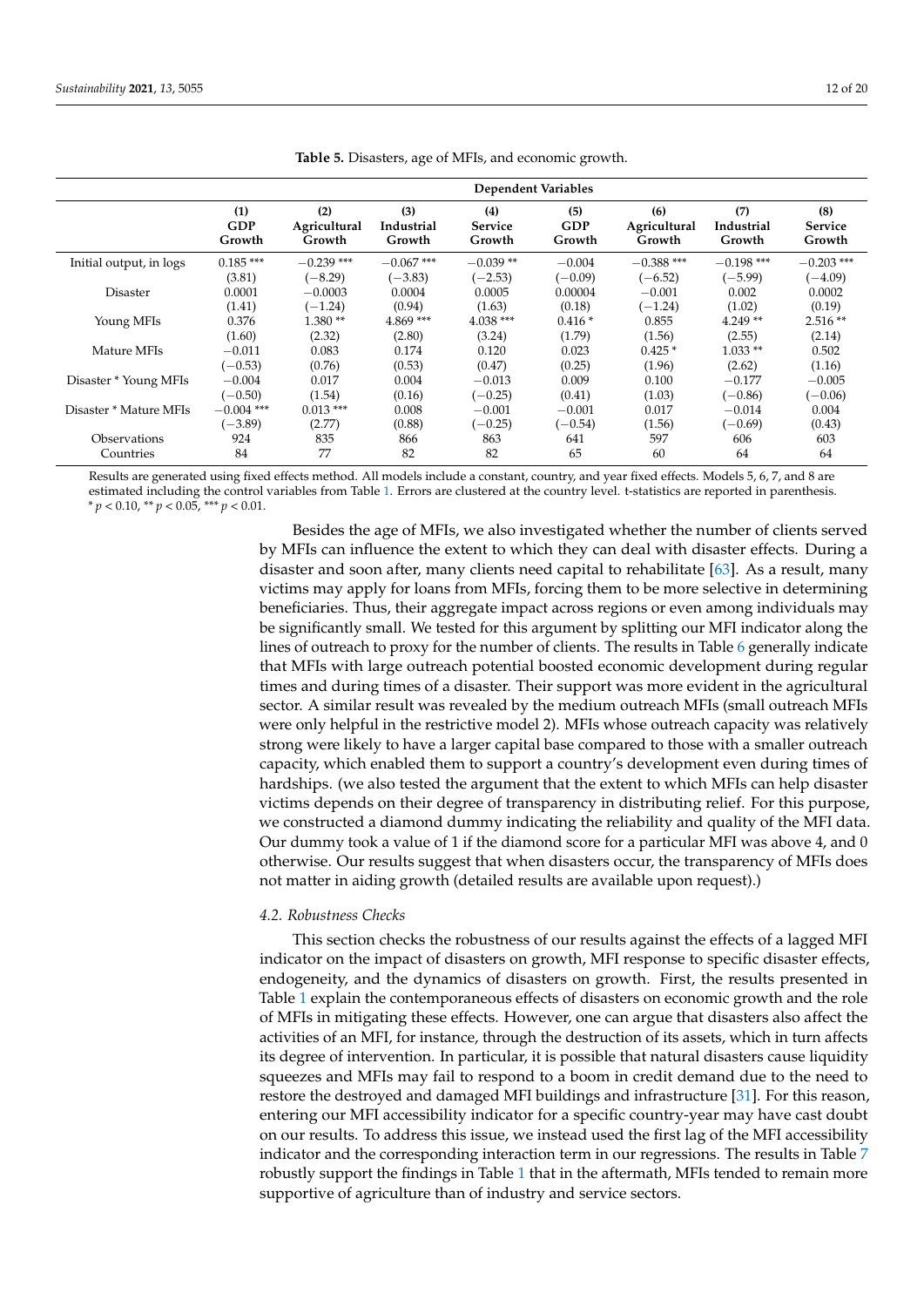<span id="page-12-0"></span>

|                                    |                             |                               |                             | <b>Dependent Variables</b> |                             |                               |                             |                          |
|------------------------------------|-----------------------------|-------------------------------|-----------------------------|----------------------------|-----------------------------|-------------------------------|-----------------------------|--------------------------|
|                                    | (1)<br><b>GDP</b><br>Growth | (2)<br>Agricultural<br>Growth | (3)<br>Industrial<br>Growth | (4)<br>Service<br>Growth   | (5)<br><b>GDP</b><br>Growth | (6)<br>Agricultural<br>Growth | (7)<br>Industrial<br>Growth | (8)<br>Service<br>Growth |
| Initial output, in logs            | $0.188***$                  | $-0.237$ ***                  | $-0.065$ ***                | $-0.036**$                 | $-0.009$                    | $-0.409$ ***                  | $-0.203$ ***                | $-0.207$ ***             |
|                                    | (3.85)                      | $(-8.22)$                     | $(-3.64)$                   | $(-2.23)$                  | $(-0.17)$                   | $(-6.76)$                     | $(-5.95)$                   | $(-4.19)$                |
| <b>Disaster</b>                    | 0.0001                      | $-0.0003$ **                  | 0.001                       | $0.001*$                   | $-0.0001$                   | $-0.002*$                     | 0.001                       | $-0.0002$                |
|                                    | (1.11)                      | $(-2.21)$                     | (1.42)                      | (1.88)                     | $(-0.57)$                   | $(-1.88)$                     | (0.55)                      | $(-0.23)$                |
| Small outreach MFIs                | $0.109$ ***                 | $0.258***$                    | $1.348*$                    | $0.787*$                   | $-0.263$ ***                | $-0.206$                      | 0.648                       | $-1.056*$                |
|                                    | (3.07)                      | (3.67)                        | (1.98)                      | (1.69)                     | $(-2.90)$                   | $(-1.04)$                     | (1.25)                      | $(-1.94)$                |
| Medium outreach MFIs               | $-0.006$                    | 0.240                         | 0.222                       | 0.316                      | 0.378                       | 1.389                         | 2.160                       | 0.252                    |
|                                    | $(-0.28)$                   | (1.43)                        | (0.64)                      | (1.13)                     | (0.60)                      | (1.39)                        | (0.60)                      | (0.10)                   |
| Large outreach MFIs                | $-0.009$                    | 0.079                         | 0.202                       | 0.146                      | 0.121                       | $0.569*$                      | $1.158**$                   | $1.063**$                |
|                                    | $(-0.43)$                   | (0.73)                        | (0.67)                      | (0.60)                     | (1.05)                      | (2.00)                        | (2.17)                      | (2.00)                   |
| Disaster * Small<br>outreach MFIs  | $-0.005$                    | $0.040$ ***                   | $-0.018$                    | $-0.011$                   | 0.004                       | $-0.025$                      | $-0.101$                    | 0.150                    |
|                                    | $(-0.26)$                   | (2.73)                        | $(-0.76)$                   | $(-0.41)$                  | (0.04)                      | $(-0.13)$                     | $(-0.31)$                   | $(-0.57)$                |
| Disaster * Medium<br>outreach MFIs | 0.003                       | $0.030**$                     | $0.038***$                  | $-0.010$                   | 0.057                       | $0.480**$                     | 0.124                       | 0.185                    |
|                                    | (1.09)                      | (2.40)                        | (7.04)                      | $(-1.52)$                  | (1.18)                      | (2.02)                        | (0.38)                      | (1.03)                   |
| Disaster * Large<br>outreach MFIs  | $-0.004$ ***                | $0.010***$                    | 0.002                       | $-0.002$                   | $-0.002$                    | $0.018**$                     | $-0.009$                    | 0.001                    |
|                                    | $(-4.32)$                   | (4.36)                        | (0.36)                      | $(-0.56)$                  | $(-0.78)$                   | (2.23)                        | $(-0.54)$                   | (0.19)                   |
| Observations                       | 924                         | 835                           | 866                         | 863                        | 641                         | 597                           | 606                         | 603                      |
| Countries                          | 84                          | 77                            | 82                          | 82                         | 65                          | 60                            | 64                          | 64                       |

**Table 6.** Disasters, MFI outreach, and economic growth.

Results are generated using fixed effects method. All models include a constant, country, and year fixed effects. Models 5, 6, 7, and 8 are estimated including the control variables from Table [1.](#page-8-0) Errors are clustered at the country level. t-statistics are reported in parenthesis. *\* p* < 0.10, *\*\* p* <0.05, *\*\*\* p* < 0.01.

|  | Table 7. Disasters, MFIs, and economic growth. |  |  |  |  |
|--|------------------------------------------------|--|--|--|--|
|--|------------------------------------------------|--|--|--|--|

<span id="page-12-1"></span>

|                          | Dependent Variables |              |              |                |            |              |              |                |  |
|--------------------------|---------------------|--------------|--------------|----------------|------------|--------------|--------------|----------------|--|
|                          | (1)                 | (2)          | (3)          | (4)            | (5)        | (6)          | (7)          | (8)            |  |
|                          | <b>GDP</b>          | Agricultural | Industrial   | <b>Service</b> | <b>GDP</b> | Agricultural | Industrial   | <b>Service</b> |  |
|                          | Growth              | Growth       | Growth       | Growth         | Growth     | Growth       | Growth       | Growth         |  |
| Initial output, in logs  | $0.197***$          | $-0.239$ *** | $-0.078$ *** | $-0.043$ ***   | 0.005      | $-0.373$ *** | $-0.200$ *** | $-0.184$ ***   |  |
|                          | (4.05)              | $(-5.95)$    | $(-3.40)$    | $(-2.79)$      | (0.10)     | $(-5.92)$    | $(-6.44)$    | $(-4.85)$      |  |
| <b>Disaster</b>          | $0.0001*$           | $-0.0001$    | $0.001*$     | 0.0005         | 0.0001     | $-0.0005$    | 0.001        | 0.0003         |  |
|                          | (1.70)              | $(-0.76)$    | (1.75)       | (2.26)         | (0.96)     | $(-1.20)$    | (1.32)       | (0.89)         |  |
| MFIs (lagged)            | $-0.019$            | 0.125        | 0.209        | 0.178          | 0.008      | $0.529**$    | $0.893**$    | 0.581          |  |
|                          | $(-0.91)$           | (0.85)       | (0.58)       | (0.61)         | (0.07)     | (2.41)       | (2.20)       | (1.61)         |  |
| Disaster * MFIs (lagged) | $-0.004$ ***        | $0.011***$   | 0.001        | $-0.008*$      | $-0.002$   | 0.011        | $-0.014$     | $-0.001$       |  |
|                          | $(-5.90)$           | (4.26)       | (0.19)       | $(-1.75)$      | $(-0.91)$  | (1.40)       | $(-0.91)$    | $(-0.18)$      |  |
| <b>Observations</b>      | 845                 | 762          | 792          | 789            | 604        | 563          | 572          | 569            |  |
| Countries                | 82                  | 75           | 80           | 80             | 64         | 59           | 63           | 63             |  |

Results are generated using fixed effects method. All models include a constant, country, and year fixed effects. Models 5, 6, 7, and 8 are estimated including the control variables from Table [1.](#page-8-0) Errors are clustered at the country level. t-statistics are reported in parenthesis. *\* p* < 0.10, *\*\* p* < 0.05, *\*\*\* p* < 0.01.

> Second, the growth models were re-estimated by including the specific disaster types (droughts, floods, earthquakes, and storms). Specific disasters have different impacts on aggregate growth and on specific sectors [\[4\]](#page-17-3). Moreover, we were also concerned with the heterogeneity of our sample in terms of MFIs. Put differently, the intervention of MFIs during a disaster event and in the aftermath may be significantly important in mitigating the effects of specific disasters and not other disasters. As one would expect, the results in Table [8](#page-13-0) indicate varying effects of specific disasters on economic development. Floods imposed a disastrous effect on the growth of the agricultural sector, whereas earthquakes affected the industrial and service sectors. Some of these results seem not strange. For example, earthquakes are known to cause severe destruction to industrial infrastructure such as buildings and machinery [\[66\]](#page-19-19), whereas floods majorly cause destructions to crops and other farm infrastructure [\[67](#page-19-20)[,68\]](#page-19-21). In the interaction terms, the results support our main finding that accessibility to MFIs in the aftermath reduced the impact of natural disasters in the agricultural sector. However, this impact was more evident in cases of floods, storms,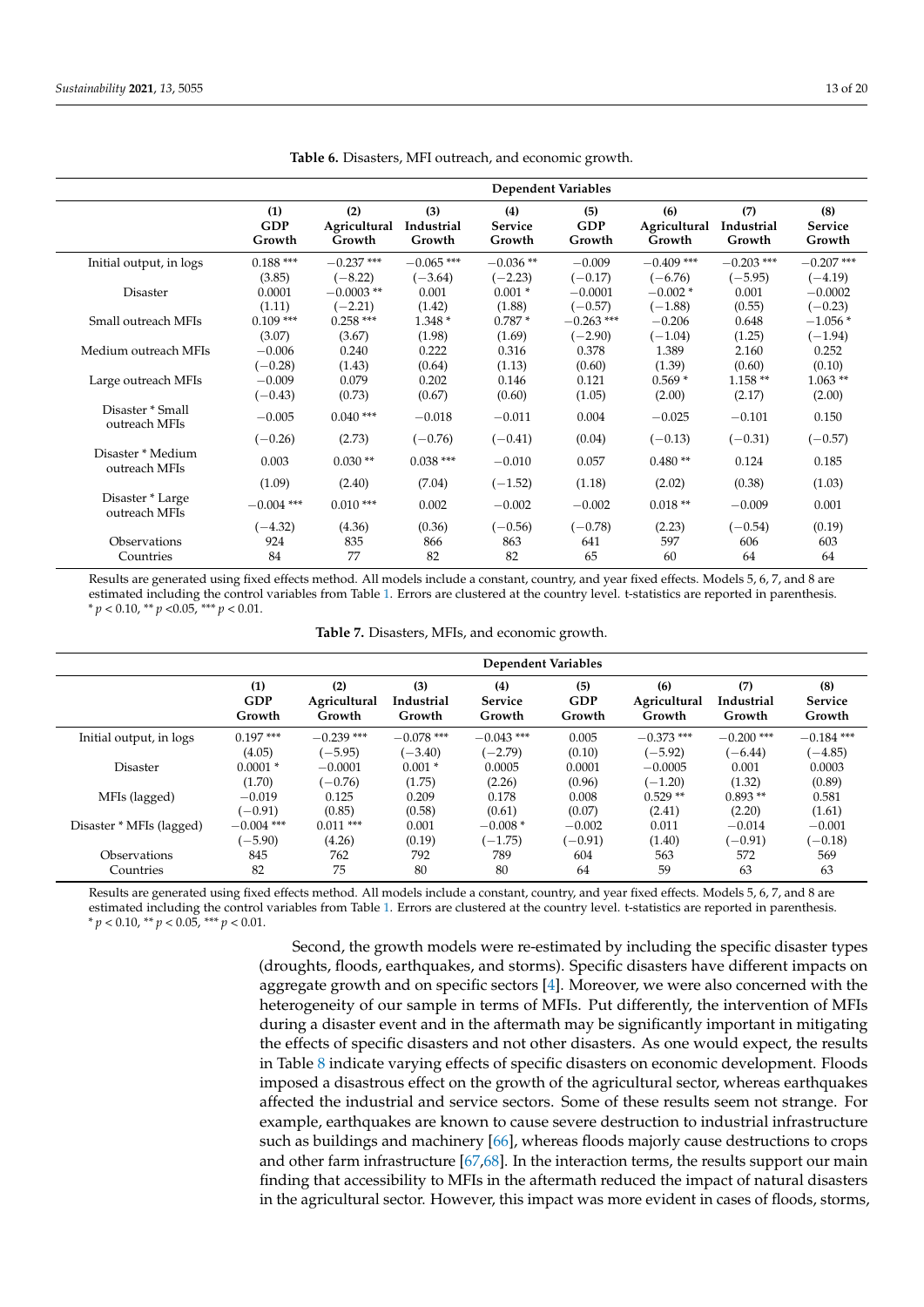and earthquakes. The probable explanation for these results is that when disasters occur, farmers' output and farm infrastructure are usually severely destroyed, which may not be the case for the industry and service sectors, and because the majority of MFI clients, especially in developing countries, are farmers, it becomes logical for these MFIs to support their clients in reinvestment. The other results to note in Table [8](#page-13-0) point to the impact of MFIs on earthquake events. It is shown that accessibility to MFIs also reduced the adverse effects of earthquakes on aggregate growth. This was not surprising because earthquakes can cause severe destruction within a short time period and thus, any intervention can easily be noticed.

<span id="page-13-0"></span>

|                         |                             | <b>Dependent Variables</b>    |                             |                          |                             |                               |                             |                          |  |  |  |
|-------------------------|-----------------------------|-------------------------------|-----------------------------|--------------------------|-----------------------------|-------------------------------|-----------------------------|--------------------------|--|--|--|
|                         | (1)<br><b>GDP</b><br>Growth | (2)<br>Agricultural<br>Growth | (3)<br>Industrial<br>Growth | (4)<br>Service<br>Growth | (5)<br><b>GDP</b><br>Growth | (6)<br>Agricultural<br>Growth | (7)<br>Industrial<br>Growth | (8)<br>Service<br>Growth |  |  |  |
| Initial output, in logs | $0.187***$                  | $-0.241$ ***                  | $-0.064$ ***                | $-0.036**$               | $-0.005$                    | $-0.389$ ***                  | $-0.208$ ***                | $-0.210$ ***             |  |  |  |
|                         | (3.79)                      | $(-8.14)$                     | $(-3.55)$                   | $(-2.25)$                | $(-0.09)$                   | $(-6.59)$                     | $(-5.91)$                   | $(-4.12)$                |  |  |  |
| Droughts                | 0.0001                      | $-0.003$                      | $-0.010$                    | $-0.0003$                | 0.00005                     | $-0.005$                      | $-0.003$                    | $-0.002$                 |  |  |  |
|                         | (0.50)                      | $(-1.21)$                     | $(-0.49)$                   | $(-0.20)$                | (0.09)                      | $(-1.35)$                     | $(-0.90)$                   | $(-0.57)$                |  |  |  |
| Floods                  | 0.0001                      | $-0.0004$ **                  | $0.001*$                    | 0.001                    | $0.0003$ ***                | $-0.001$ ***                  | 0.0001                      | $-0.0001$                |  |  |  |
|                         | (0.98)                      | $(-3.16)$                     | (1.92)                      | (1.42)                   | (3.02)                      | $(-3.30)$                     | (0.21)                      | $(-0.26)$                |  |  |  |
| Earthquakes             | $-0.0002$                   | $-0.001$                      | $-0.004$ **                 | $-0.003*$                | $-0.0003$                   | $-0.001$                      | $-0.001$                    | $-0.002$                 |  |  |  |
|                         | $(-0.53)$                   | $(-1.50)$                     | $(-2.00)$                   | $(-1.75)$                | $(-0.73)$                   | $(-1.43)$                     | $(-0.27)$                   | $(-0.71)$                |  |  |  |
| Storms                  | 0.0001                      | 0.00001                       | 0.001                       | 0.001                    | $-0.001$                    | $-0.002$                      | $0.019**$                   | 0.003                    |  |  |  |
|                         | (0.59)                      | (0.03)                        | (0.97)                      | (1.17)                   | $(-0.99)$                   | $(-1.66)$                     | (2.59)                      | (0.58)                   |  |  |  |
| <b>MFIs</b>             | $-0.016$                    | 0.076                         | 0.174                       | 0.139                    | 0.053                       | 0.282                         | $0.924**$                   | 0.580                    |  |  |  |
|                         | $(-0.58)$                   | (0.68)                        | (0.48)                      | (0.48)                   | (0.45)                      | (1.10)                        | (2.08)                      | (1.05)                   |  |  |  |
| Droughts * MFIs         | $-0.005$                    | 0.093                         | 0.050                       | 0.033                    | $-0.001$                    | 0.156                         | 0.103                       | 0.056                    |  |  |  |
|                         | $(-0.72)$                   | (1.53)                        | (0.93)                      | (0.84)                   | $(-0.08)$                   | (1.49)                        | (1.03)                      | (0.74)                   |  |  |  |
| Floods * MFIs           | $-0.002$                    | $0.011***$                    | 0.001                       | $-0.002$                 | $-0.004$ **                 | $0.016***$                    | 0.006                       | 0.006                    |  |  |  |
|                         | $(-0.83)$                   | (3.39)                        | (0.18)                      | $(-0.36)$                | $(-2.36)$                   | (3.21)                        | (0.85)                      | (0.83)                   |  |  |  |
| Earthquakes * MFIs      | $0.061**$                   | $0.083***$                    | 0.276                       | 0.217                    | $0.049**$                   | $0.077**$                     | 0.114                       | 0.156                    |  |  |  |
|                         | (2.25)                      | (2.73)                        | (1.62)                      | (1.49)                   | (2.62)                      | (2.01)                        | (0.84)                      | (1.14)                   |  |  |  |
| Storms * MFIs           | $-0.004$ ***                | $0.014$ ***                   | 0.001                       | $-0.008*$                | $-0.013$                    | $0.104**$                     | $-0.134$                    | $-0.059$                 |  |  |  |
|                         | $(-4.65)$                   | (9.61)                        | (1.62)                      | $(-1.93)$                | $(-0.49)$                   | (2.19)                        | $(-1.16)$                   | $(-0.53)$                |  |  |  |
| Observations            | 924                         | 835                           | 866                         | 863                      | 641                         | 597                           | 606                         | 603                      |  |  |  |
| Countries               | 84                          | 77                            | 82                          | 82                       | 65                          | 60                            | 64                          | 64                       |  |  |  |

**Table 8.** Specific disasters, MFIs, and economic growth.

Results are generated using fixed effects method. All models include a constant, country, and year fixed effects. Models 5, 6, 7, and 8 are estimated including the control variables from Table [1.](#page-8-0) Errors are clustered at the country level. t-statistics are reported in parenthesis. *\* p* < 0.10, *\*\* p* < 0.05, *\*\*\* p* < 0.01.

> The other robustness check considered the potential endogeneity that could have resulted from the potential reverse causation. First, even though we used GAME data for disasters, which is based on the exogenous intensity, a disaster count variable that reduces the influence of potential selection bias and also includes a set of control variables to account for the omitted variables bias, we may have failed to fully solve the endogeneity problem because some explanatory variables may have been endogenous with the growth variables. However, as argued earlier, during a disaster, some MFIs can find themselves at a point of liquidity crisis due to reduced individual savings and loan repayments coupled with increased savings withdrawals. As a result, if many clients are severely affected by a disaster, the MFI is more likely to fail to meet their financial demands, which causes accessibility to be endogenous. So, instead of ignoring this potential endogeneity problem, we followed Loayza et al. [\[4\]](#page-17-3) and McDermott et al. [\[18\]](#page-18-6) to re-estimate our main model using a dynamic panel data estimator that Arellano and Bover [\[69\]](#page-19-22) and Blundell and Bond [\[70\]](#page-19-23) designed to address this type of problem.

> Focusing on the coefficients of the interaction term, the results in Table [9](#page-14-0) seem to robustly support our main finding, which suggests that accessibility to MFIs reduced the impact of a natural disaster in the agricultural sector.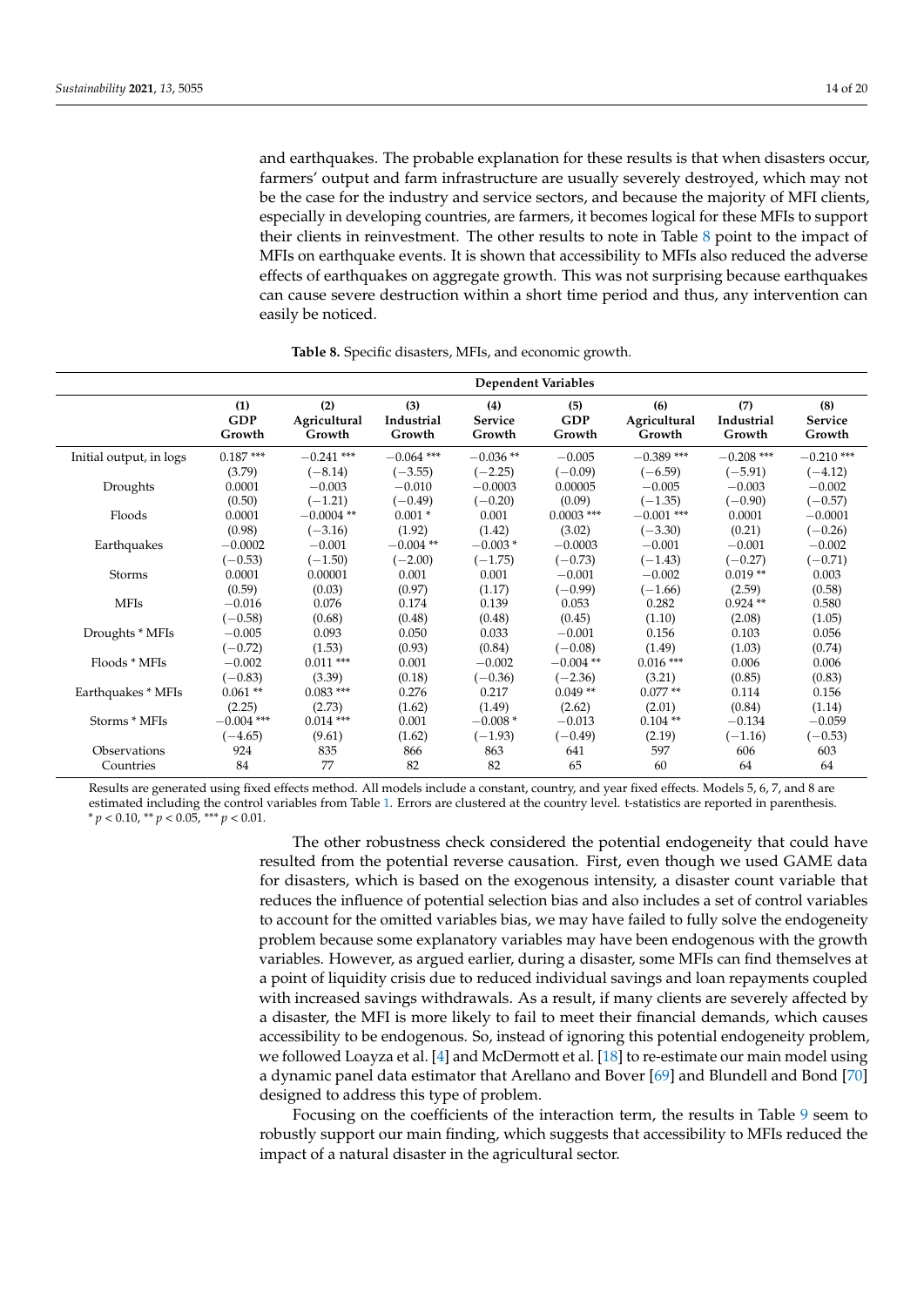<span id="page-14-0"></span>

|                                          | <b>Dependent Variables</b> |              |            |                |            |              |              |                |  |
|------------------------------------------|----------------------------|--------------|------------|----------------|------------|--------------|--------------|----------------|--|
|                                          | (1)                        | (2)          | (3)        | (4)            | (5)        | (6)          | (7)          | (8)            |  |
|                                          | <b>GDP</b>                 | Agricultural | Industrial | <b>Service</b> | <b>GDP</b> | Agricultural | Industrial   | <b>Service</b> |  |
|                                          | Growth                     | Growth       | Growth     | Growth         | Growth     | Growth       | Growth       | Growth         |  |
| Initial output, in logs                  | $0.544$ ***                | 0.011        | $0.081*$   | $-0.026*$      | $-0.165$   | $-0.603$     | $-0.688$ *** | $-0.194$       |  |
|                                          | (3.81)                     | (0.27)       | (1.98)     | $(-1.73)$      | $(-1.10)$  | $(-1.37)$    | $(-2.96)$    | $(-1.25)$      |  |
| Disaster                                 | $-0.0001**$                | $-0.0001$    | $-0.001$   | 0.002          | $-0.0004$  | $-0.0005$    | $-0.002$     | $-0.001$       |  |
|                                          | $(-2.08)$                  | $(-1.27)$    | $(-1.36)$  | (1.06)         | $(-0.81)$  | $(-0.14)$    | $(-0.35)$    | $(-0.90)$      |  |
| <b>MFIs</b>                              | $-0.032$                   | $-0.118**$   | $-0.938$   | 0.167          | 0.043      | $-0.418$     | $-3.722$     | $-1.790$       |  |
|                                          | $(-1.34)$                  | $(-2.21)$    | $(-0.53)$  | (0.75)         | (0.43)     | $(-0.42)$    | $(-1.43)$    | $(-1.42)$      |  |
| Disaster * MFIs                          | 0.00001                    | $0.005**$    | 0.017      | $-0.096$       | 0.005      | 0.018        | 0.023        | 0.004          |  |
|                                          | (0.01)                     | (2.26)       | (0.86)     | $(-1.26)$      | (0.46)     | (0.34)       | (0.23)       | (0.29)         |  |
| <b>Observations</b>                      | 924                        | 835          | 866        | 863            | 633        | 590          | 606          | 603            |  |
| Countries                                | 84                         | 77           | 82         | 82             | 65         | 60           | 64           | 64             |  |
| No. of instruments<br>Arellano-Bond test | 55                         | 55           | 45         | 54             | 38         | 38           | 45           | 49             |  |
| AR(2)                                    | 0.313                      | 0.159        | 0.133      | 0.237          | 0.200      | 0.425        | 0.439        | 0.110          |  |
| Hansen test                              | 0.753                      | 0.398        | 0.331      | 0.761          | 0.553      | 0.259        | 0.654        | 0.454          |  |

**Table 9.** Disasters, MFIs, and economic growth.

Results are generated using xtabond2 command in stata. *Estimation technique is system-GMM*. All models include a constant, country, and year fixed effects. Models 5, 6, 7, and 8 are estimated including the control variables from Table [1.](#page-8-0) Errors are clustered at the country level. t-statistics are reported in parenthesis.  $p < 0.10$ ,  $\rightarrow p < 0.05$ ,  $\rightarrow \rightarrow p < 0.01$ .

> Finally, the results presented so far demonstrate the impact of disasters on economic growth and the associated effect of the intervention of MFIs in the short run. However, as argued by McDermott et al. [\[18\]](#page-18-6), that the impact of the financial institutions' intervention may delay being manifested, there was still a possibility that the impact of the MFI intervention in the aftermath may be delayed in being manifested in the overall growth. Secondly, the impact can also delay the industrial and service sectors, where reconstruction may take quite a long time. McDermott et al. [\[18\]](#page-18-6) further maintained that countries with weak financial service development are likely to experience a persistent negative effect beyond the short run. To test for this, we conducted a robustness check by re-estimating our main model, including the disaster variable up to four lags (and the interaction term of the disaster variable with the MFI indicator). The results are reported in Table [10.](#page-15-0)

> The results in columns 1, 2, 3, 4, and 5 indicate that the impact of the intervention of MFIs in the aftermath only prevailed in the short run. Actually, it disappeared in the first lag even though it seemed to appear again in the second lag of the service sector (column 4) but still disappeared immediately. The possible explanations for this scenario could be that (1) if a disaster is persistent, MFIs may not have sufficient resources to withstand the persistent demand for credit and/or (2) the MFIs may develop a fear of possible default in case a disaster is persistent, given that they can directly affect the clients' repayment capacities. As a word of caution, our reader needs not confuse our finding with that in McDermott et al. [\[18\]](#page-18-6), especially in the sample of developing countries. We confined our analysis on MFIs whereas McDermott et al. [\[18\]](#page-18-6) confined their analysis to private credit, which is typically bigger than microcredit. In that case, it becomes logically possible for the positive impact of the intervention of private credit to have prevailed up to the eighth lag, as they demonstrated.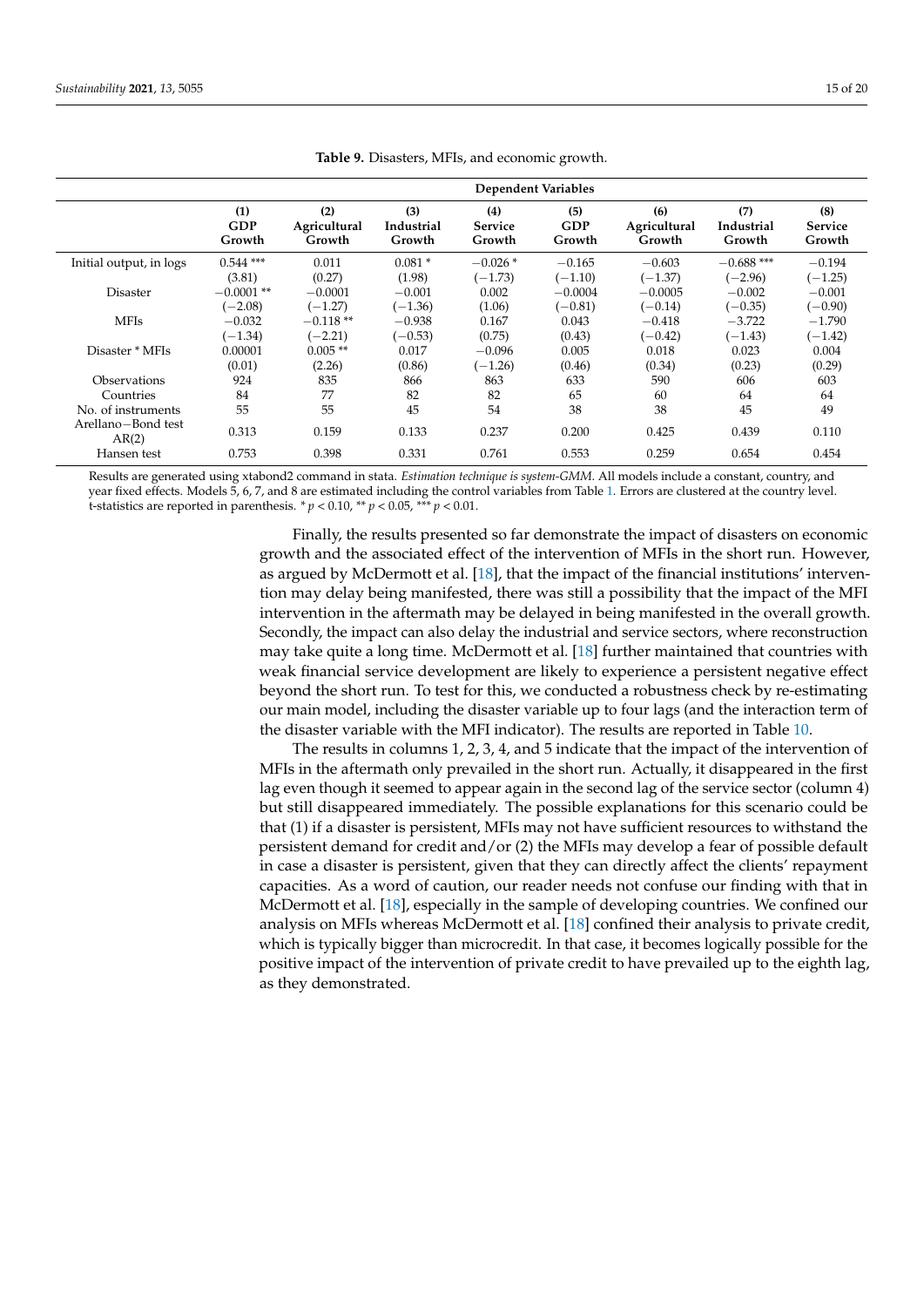<span id="page-15-0"></span>

|         |                            | <b>Dependent Variables</b>  |                                          |               |                          |                             |                                          |               |                          |
|---------|----------------------------|-----------------------------|------------------------------------------|---------------|--------------------------|-----------------------------|------------------------------------------|---------------|--------------------------|
|         |                            | (1)<br><b>GDP</b><br>Growth | (2)<br>Agricultural Industrial<br>Growth | (3)<br>Growth | (4)<br>Service<br>Growth | (5)<br><b>GDP</b><br>Growth | (6)<br>Agricultural Industrial<br>Growth | (7)<br>Growth | (8)<br>Service<br>Growth |
|         | Initial output,<br>in logs | 0.097                       | $-0.391$ ***                             | $-0.142$ ***  | $-0.123$ ***             | $-0.083$                    | $-0.580$ ***                             | $-0.236$ ***  | $-0.247$ ***             |
|         |                            | (1.23)                      | $(-6.68)$                                | $(-5.48)$     | $(-6.80)$                | $(-1.23)$                   | $(-8.98)$                                | $(-7.04)$     | $(-5.14)$                |
|         | Disaster                   | 0.0001                      | 0.0002                                   | 0.0002        | $-0.00003$               | $-0.0003$                   | 0.0001                                   | 0.004         | 0.0005                   |
|         |                            | (0.58)                      | (1.11)                                   | (0.22)        | $(-0.08)$                | $(-0.89)$                   | (0.11)                                   | (1.04)        | (0.29)                   |
| $t = 0$ | <b>MFIs</b>                | $0.231$ ***                 | 0.018                                    | $0.876*$      | 0.266                    | $0.524$ ***                 | $-0.156$                                 | 1.817         | 0.976                    |
|         |                            | (2.71)                      | (0.16)                                   | (1.89)        | (0.81)                   | (2.68)                      | $(-0.46)$                                | (1.51)        | (0.77)                   |
|         | Disaster * MFIs            | $0.006$ ***                 | $0.008**$                                | $0.022**$     | $0.017**$                | $0.014***$                  | 0.002                                    | $-0.025$      | $-0.006$                 |
|         |                            | (3.14)                      | (2.31)                                   | (2.04)        | (2.34)                   | (2.77)                      | (0.16)                                   | $(-0.67)$     | $(-0.31)$                |
|         | Disaster                   | 0.0002                      | 0.0002                                   | 0.001         | $0.001 *$                | 0.001                       | 0.0001                                   | 0.006         | 0.001                    |
|         |                            | (1.18)                      | (0.98)                                   | (2.04)        | (1.99)                   | (1.40)                      | (0.05)                                   | (1.45)        | (0.64)                   |
|         | <b>MFIs</b>                | $-0.320**$                  | 0.333                                    | $-1.176$      | 0.029                    | $-0.231$                    | $1.175**$                                | $-0.147$      | 0.847                    |
| $t = 1$ |                            | $(-2.28)$                   | (1.17)                                   | $(-1.88)$     | (0.06)                   | $(-0.66)$                   | (2.27)                                   | $(-0.10)$     | (0.59)                   |
|         | Disaster * MFIs            | $-0.007$                    | $-0.008$                                 | $-0.026*$     | $-0.031**$               | $-0.005$                    | 0.008                                    | $-0.098$      | $-0.015$                 |
|         |                            | $(-1.55)$                   | $(-1.13)$                                | $(-1.72)$     | $(-2.44)$                | $(-0.47)$                   | (0.21)                                   | $(-1.29)$     | $(-0.34)$                |
|         | Disaster                   | 0.0002                      | 0.00003                                  | $-0.00002$    | $-0.0002$                | 0.003                       | $-0.001$                                 | 0.001         | $-0.003$                 |
|         |                            | (1.42)                      | (0.04)                                   | $(-0.05)$     | $(-0.56)$                | (0.55)                      | $(-0.58)$                                | (0.21)        | $(-1.25)$                |
|         | <b>MFIs</b>                | 0.015                       | $-0.434$                                 | $0.702*$      | $-0.184$                 | $-0.115$                    | $-0.234$                                 | $1.634**$     | 0.687                    |
| $t = 2$ |                            | (0.11)                      | $(-1.62)$                                | (1.90)        | $(-0.52)$                | $(-0.44)$                   | $(-0.35)$                                | (2.22)        | (0.89)                   |
|         | Disaster * MFIs            | 0.004                       | 0.008                                    | 0.013         | $0.017**$                | 0.002                       | 0.024                                    | 0.014         | 0.069                    |
|         |                            | (1.05)                      | (1.03)                                   | (1.19)        | (2.12)                   | (0.19)                      | (1.06)                                   | (0.28)        | (1.67)                   |
|         | <b>Disaster</b>            | 0.0001                      | 0.0001                                   | $0.001$ ***   | 0.001                    | 0.0003                      | 0.001                                    | 0.003         | 0.001                    |
|         |                            | (1.02)                      | (0.38)                                   | (3.13)        | (1.37)                   | (1.00)                      | (0.74)                                   | (1.29)        | (1.02)                   |
|         | <b>MFIs</b>                | $-0.006$                    | $-0.301$                                 | $-1.624$ ***  | $-1.060$ ***             | $-0.170$                    | 0.181                                    | $-1.139**$    | $-0.888$                 |
| $t = 3$ |                            | $(-0.07)$                   | $(-1.63)$                                | $(-3.91)$     | $(-2.97)$                | $(-1.21)$                   | (0.40)                                   | $(-2.02)$     | $(-1.55)$                |
|         | Disaster * MFIs            | 0.005                       | 0.011                                    | $-0.001$      | 0.007                    | 0.010                       | $-0.011$                                 | $-0.018$      | $-0.036$                 |
|         |                            | (1.47)                      | (1.09)                                   | $(-0.09)$     | (0.47)                   | (1.11)                      | $(-0.36)$                                | $(-0.41)$     | $(-1.48)$                |
|         | Disaster                   | 0.0001                      | 0.0003                                   | 0.0002        | 0.0003                   | $0.001**$                   | $-0.0001$                                | $-0.002$      | $-0.001$                 |
| $t = 4$ |                            | (0.76)                      | (0.97)                                   | (1.08)        | (0.89)                   | (2.16)                      | $(-0.16)$                                | $(-0.94)$     | $(-0.78)$                |
|         | <b>MFIs</b>                | 0.090                       | $1.012***$                               | 2.554 ***     | 2.219 ***                | 0.032                       | $-0.526$                                 | $-0.920*$     | $-0.751$                 |
|         |                            | (0.59)                      | (5.28)                                   | (6.44)        | (7.88)                   | (0.27)                      | $(-0.99)$                                | $(-1.73)$     | $(-1.37)$                |
|         | Disaster * MFIs            | $-0.016$                    | $-0.005$                                 | $-0.019$      | $-0.017$                 | $-0.017$                    | 0.019                                    | 0.105         | 0.033                    |
|         |                            | $(-4.53)$                   | $(-0.38)$                                | $(-0.92)$     | $(-0.91)$                | $(-1.56)$                   | (0.69)                                   | (0.94)        | (0.66)                   |
|         | Observations               | 592                         | 534                                      | 558           | 555                      | 448                         | 418                                      | 428           | 425                      |
|         | Countries                  | 78                          | 69                                       | 76            | 76                       | 59                          | 54                                       | 58            | 58                       |
|         |                            |                             |                                          |               |                          |                             |                                          |               |                          |

|  |  |  |  |  | Table 10. The long run effects of disasters and MFIs on economic growth. |
|--|--|--|--|--|--------------------------------------------------------------------------|
|--|--|--|--|--|--------------------------------------------------------------------------|

Results are generated using fixed effects estimation technique. All models include a constant, country, and year fixed effects. Models 5, 6, 7, and 8 are estimated including the control variables from Table [1.](#page-8-0) t-statistics are reported in parenthesis. *\**  $p$  < 0.05, \*\*\*  $p$  < 0.01.

#### **5. Conclusions**

In this study, we explored whether microfinance institutions (MFIs) are able to mitigate the adverse macroeconomic consequences of natural disasters. The provision of capital immediately following a natural event is recognized as one of the necessary conditions for a fast economic recovery. However, one concern is that the majority of natural disasters occur in developing countries where households and the private sector have only limited access to the formal banking system. As an alternative, MFIs may fill up this gap in providing liquidity in the form of microcredit. There exists vast literature on the potential micro effects of credit constraints, arguing that access to MFI credit can ease the adverse economic effects caused by a natural disaster. However, the evidence so far is mainly based on micro studies of a single event. Based on these case studies, it is difficult to draw general conclusions since natural disasters differ in their economic effect, the activities employed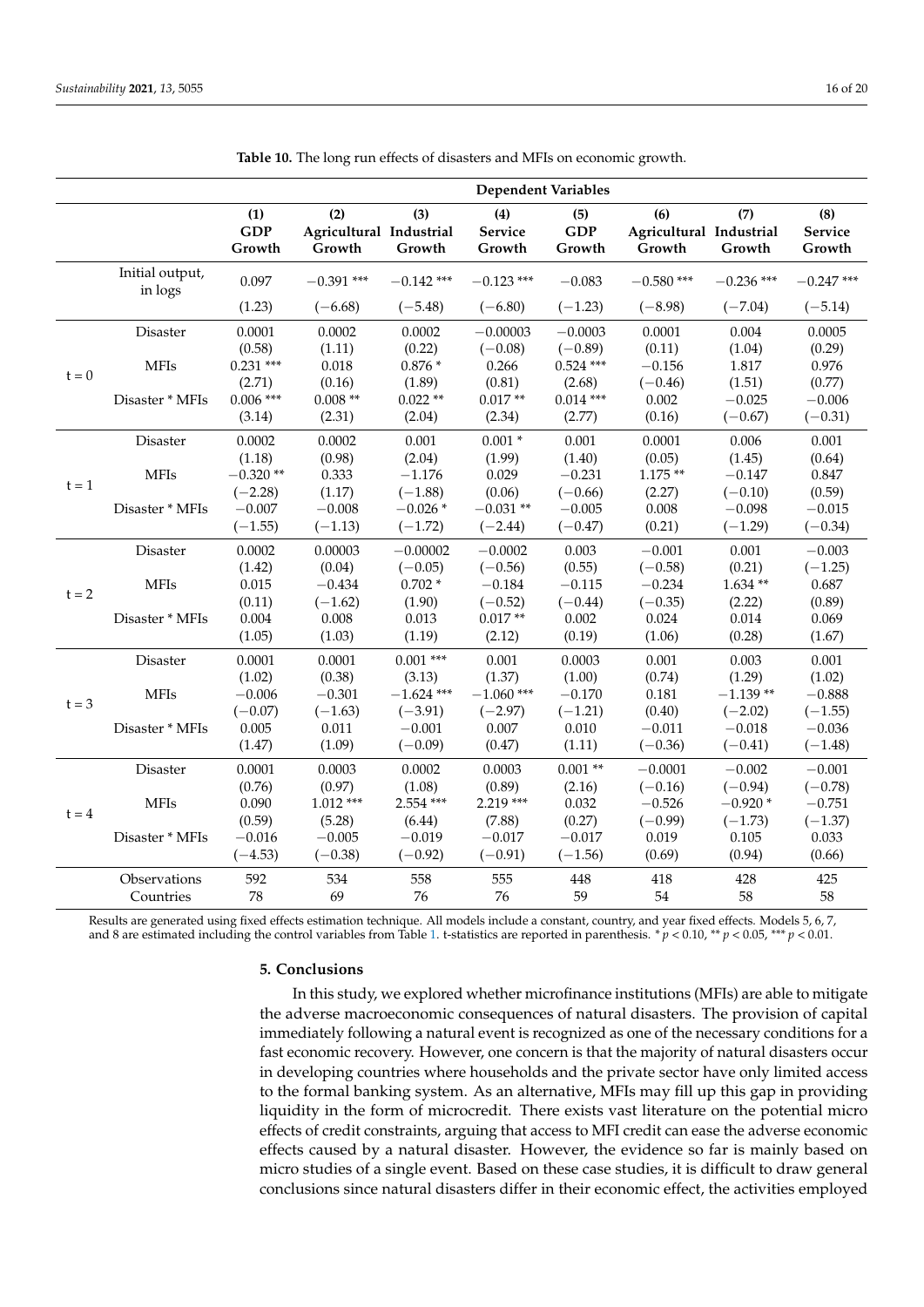by MFIs are likely to vary between MFIs, and the socio-economic context of the disaster location differs.

Using an unbalanced panel considering more than 80 developing countries and emerging economies and after extensive testing of the robustness, we can conclude that natural disasters have an adverse effect on the macroeconomic performance primarily through their effect on the agricultural sector. However, access to lending facilities from MFIs mitigates a large part of this negative effect. For this reason, recapitalizing MFIs after calamities may be crucial. The extent to which MFIs are able to mitigate these effects depends to a great extent on their nature, i.e., their organizational structure, profitability, legal status, age, and the number of clients they serve.

One limitation regarding this study is that the availability and quality of MFI data might influence the results through a sample selection issue. Although we considered almost all countries identified by the UNDP as developing or emerging market countries, there is still a possibility that there is a sample selection effect of the considered MFIs within a country. This again can be an interesting starting point for future research.

**Author Contributions:** Conceptualization, J.K. and J.S.; Formal analysis, J.S.; Methodology, J.S.; Supervision, J.K.; Writing—original draft, J.S.; Writing—review & editing, J.K. Both authors have read and agreed to the published version of the manuscript.

**Funding:** This research was funded by the Dutch Organization for Scientific Research, grant number 2100888800.

**Institutional Review Board Statement:** Not applicable.

**Informed Consent Statement:** Not applicable.

**Data Availability Statement:** The data used in this study are available from the corresponding author on reasonable request.

**Conflicts of Interest:** The authors declare no conflict of interest.

### <span id="page-16-0"></span>**Appendix A. Summary Statistics**

| <b>Variables</b>                         | Obs  | Mean       | Std. Dev    | Min        | Max           |
|------------------------------------------|------|------------|-------------|------------|---------------|
| Growth in                                |      |            |             |            |               |
| <b>GDP</b>                               | 1349 | 0.047      | 0.054       | $-0.281$   | 0.890         |
| Agricultural sector (pc)                 | 1144 | 0.012      | 0.080       | $-0.606$   | 0.571         |
| Industrial sector(pc)                    | 1191 | 0.074      | 0.193       | $-1.686$   | 1.822         |
| Service sector(pc)                       | 1188 | 0.077      | 0.169       | $-1.564$   | 0.992         |
| Control variables                        |      |            |             |            |               |
| Education attainment(in logs)            | 1104 | 3.089      | 0.832       | 0.742      | 4.428         |
| Financial depth (in logs)                | 1315 | 2.939      | 0.925       | $-0.382$   | 5.110         |
| Government burden (in logs)              | 1286 | 25.175     | 2.718       | 16.213     | 34.061        |
| Inflation (in logs)                      | 1254 | 0.125      | 0.246       | $-0.142$   | 3.748         |
| trade openness (in logs)                 | 1329 | 4.134      | 0.591       | $-1.171$   | 5.395         |
| Growth rate of terms of trade            | 1142 | 0.007      | 0.109       | $-0.975$   | 0.518         |
| Number of active borrowers               | 932  | 925,935.6  | 5,403,037   | 24.000     | 88,000,000    |
| Population                               | 1376 | 55,800,000 | 179,000,000 | 465,895    | 1,300,000,000 |
| Number of active<br>borrowers/population | 932  | 0.017      | 0.048       | 0.00000057 | 0.733         |
| Diamond dummy                            | 930  | 0.380      | 0.341       | 0.000      | 1.000         |
| Land size (sq KM)                        | 1376 | 764,587.6  | 1,428,676   | 1861       | 9,400,000     |
| Count measure for                        |      |            |             |            |               |
| All disasters                            | 1360 | 1.511      | 2.416       | 0.000      | 14.667        |
| Droughts                                 | 1360 | 0.743      | 2.088       | 0.000      | 12.000        |
| <b>Floods</b>                            | 1360 | 0.265      | 0.897       | 0.000      | 8.333         |
| Earthquakes                              | 1360 | 0.321      | 0.815       | 0.000      | 6.000         |
| <b>Storms</b>                            | 1360 | 0.182      | 0.372       | 0.000      | 2.000         |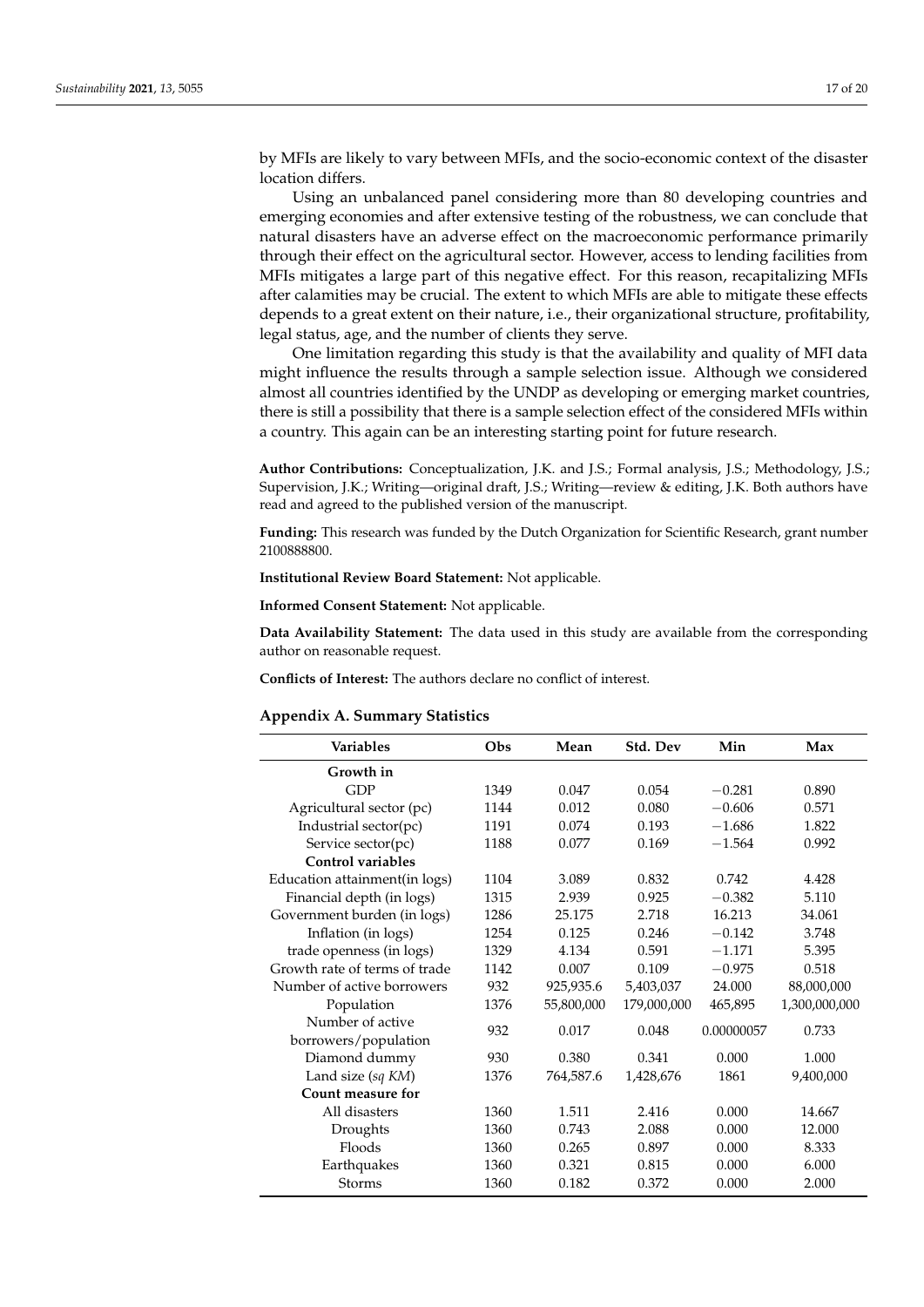| Variable             | Description                                               | Data Source                            |
|----------------------|-----------------------------------------------------------|----------------------------------------|
| Education attainment | Gross secondary school                                    | World Development                      |
|                      | enrolment rate, in logs<br>Private credit/GDP, in logs    | Indicators (2014)<br>World Development |
| Financial depth      |                                                           | Indicators (2014)                      |
| Government burden    | Government final<br>consumption/GDP, in logs              | World Development<br>Indicators (2014) |
| Inflation            | $100 + %$ growth rate in CPI                              | World Development                      |
|                      |                                                           | Indicators (2014)<br>World Development |
| Trade openness       | Exports + Imports/GDP, in logs                            | Indicators (2014)                      |
| Terms of trade       | Log difference of the net barter<br>terms of trade index. | World Development<br>Indicators (2014) |

<span id="page-17-5"></span>**Appendix B. Control Variables**

## <span id="page-17-4"></span>**Appendix C. Sample of Countries**

| Afghanistan                     | Guinea           | Paraguay     |  |
|---------------------------------|------------------|--------------|--|
| Albania                         | Guinea-Bissau    | Peru         |  |
| Angola                          | Guyana           | Philippines  |  |
| Argentina                       | Haiti            | Poland       |  |
| Armenia                         | Honduras         | Romania      |  |
| Azerbaijan                      | India            | Rwanda       |  |
| Bangladesh                      | Indonesia        | Senegal      |  |
| Benin                           | <b>Jamaica</b>   | Serbia       |  |
| <b>Bolivia</b>                  | Jordan           | Sierra Leone |  |
| Bosnia and Herzegovina          | Kazakhstan       | South Africa |  |
| <b>Brazil</b>                   | Kenya            | Sri Lanka    |  |
| Burkina Faso                    | Laos             | Sudan        |  |
| Burundi                         | Macedonia        | Swaziland    |  |
| Cambodia                        | Madagascar       | Syria        |  |
| Chad                            | Malawi           | Tajikistan   |  |
| Chile                           | Malaysia         | Tanzania     |  |
| China                           | Mexico           | Thailand     |  |
| Colombia                        | Moldova          | Togo         |  |
| Comoros                         | Mongolia         | Turkey       |  |
| Democratic Republic of<br>Congo | Morocco          | Uganda       |  |
| Costa Rica                      | Mozambique       | Ukraine      |  |
| Dominican Republic              | Myanmar          | Uruguay      |  |
| Ecuador                         | Namibia          | Uzbekistan   |  |
| Egypt                           | Nepal            | Venezuela    |  |
| El Salvador                     | Nicaragua        | Vietnam      |  |
| Ethiopia                        | Niger            | Yemen        |  |
| Georgia                         | Nigeria          | Zambia       |  |
| Ghana                           | Pakistan         | Zimbabwe     |  |
| Guatemala                       | Papua New Guinea |              |  |

## **References**

- <span id="page-17-0"></span>1. Intergovernmental Panel on Climate Change (IPCC). *Climate Change: The Scientific Basis. Contribution of Working Group I to the Fourth Assessment Report of the Inter-Governmental Panel on Climate Change*; Solomon, S., Qin, D., Manning, M., Chen, Z., Marquis, M., Averyt, K.B., Tignor, M., Miller, H., Eds.; Cambridge University Press: New York, NY, USA, 2007.
- <span id="page-17-1"></span>2. *EM-DAT: The OFDA/CRED International Disaster Database*; Université Catholique de Louvain: Brussels, Belgium, 2015; Available online: <www.emdat.be/database> (accessed on 15 May 2015).
- <span id="page-17-2"></span>3. Raddatz, C.E. *The wrath of God: Macroeconomic Costs of Natural Disasters*; World Bank Policy Research Working Paper Series; The World Bank Group: Washington, WA, USA, 2009.
- <span id="page-17-3"></span>4. Loayza, N.V.; Olaberría, E.; Rigolini, J.; Christiaensen, L. Natural Disasters and Growth: Going Beyond the Averages. *World Dev.* **2012**, *40*, 1317–1336. [\[CrossRef\]](http://doi.org/10.1016/j.worlddev.2012.03.002)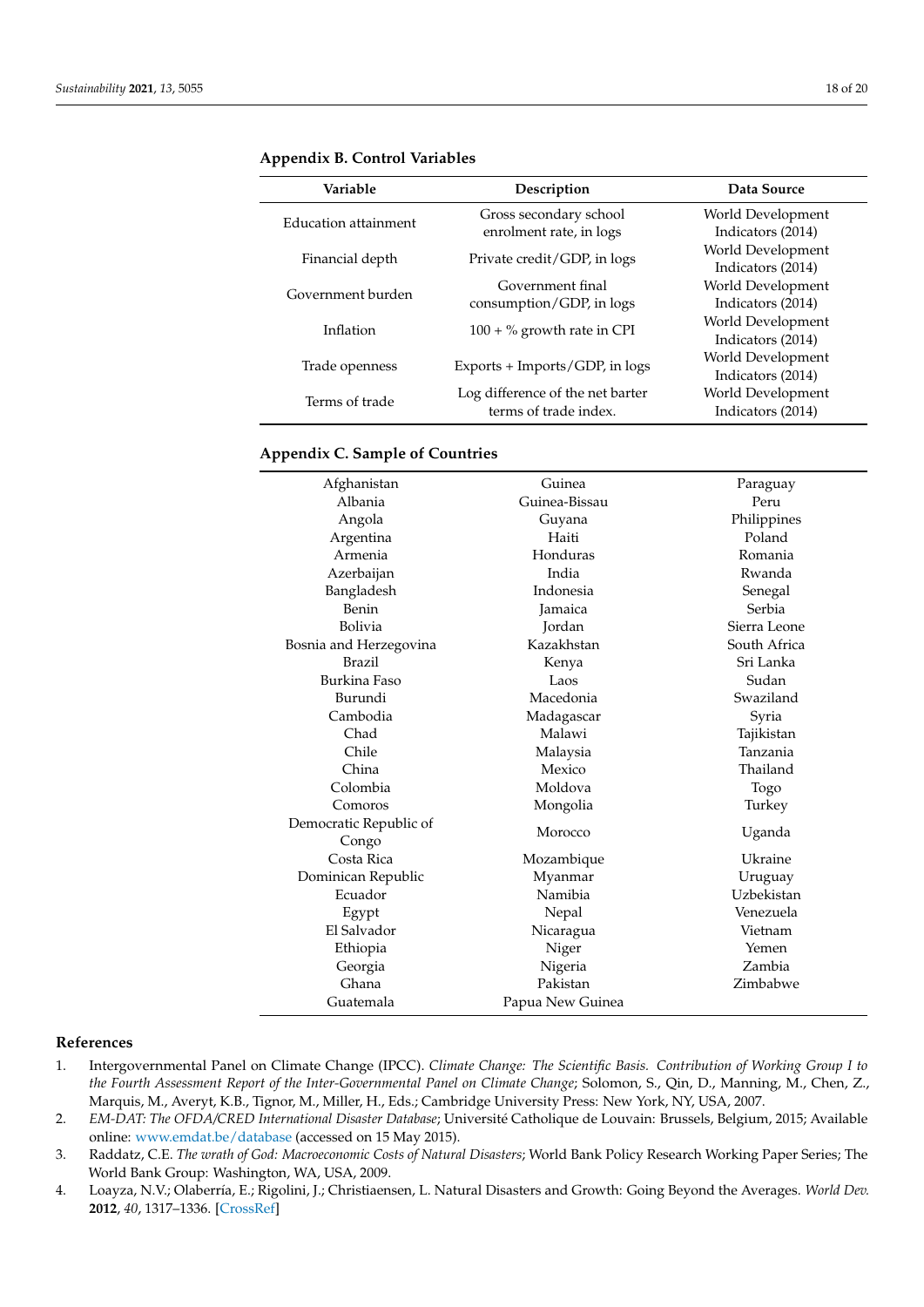- 5. Fomby, T.; Ikeda, Y.; Loayza, N. The growth aftermath of natural disasters. *J. Appl. Econ.* **2011**, *28*, 412–434. [\[CrossRef\]](http://doi.org/10.1002/jae.1273)
- <span id="page-18-0"></span>6. Noy, I. The macroeconomic consequences of disasters. *J. Dev. Econ.* **2009**, *88*, 221–231. [\[CrossRef\]](http://doi.org/10.1016/j.jdeveco.2008.02.005)
- <span id="page-18-1"></span>7. Skidmore, M.; Toya, H. Do natural disasters promote long-run growth? *Econ. Inq.* **2002**, *40*, 664–687. [\[CrossRef\]](http://doi.org/10.1093/ei/40.4.664)
- 8. Cavallo, E.; Galiani, S.; Noy, I.; Pantano, J. Catastrophic natural disasters and economic growth. *Rev. Econ. Stat.* **2013**, *95*, 1549–1561. [\[CrossRef\]](http://doi.org/10.1162/REST_a_00413)
- 9. Mechler, R. *Macroeconomic Impacts of Natural Disasters*; The World Bank Group: Washington, WA, USA, 2003.
- 10. Narayan, P.K. Macroeconomic impact of natural disasters on a small island economy: evidence from a CGE model. *Appl. Econ. Lett.* **2003**, *10*, 721–723. [\[CrossRef\]](http://doi.org/10.1080/1350485032000133372)
- <span id="page-18-28"></span>11. Rasmussen, T.N. *Macroeconomic Implications of Natural Disasters in the Caribbean*; International Monetary Fund: Washington, WA, USA, 2004.
- 12. Strömberg, D. Natural Disasters, Economic Development, and Humanitarian Aid. *J. Econ. Perspect.* **2007**, *21*, 199–222. [\[CrossRef\]](http://doi.org/10.1257/jep.21.3.199)
- <span id="page-18-27"></span>13. Klomp, J. Economic development and natural disasters: A satellite data analysis. *Glob. Environ. Chang.* **2016**, *36*, 67–88. [\[CrossRef\]](http://doi.org/10.1016/j.gloenvcha.2015.11.001)
- <span id="page-18-3"></span>14. Klomp, J.; Valckx, K. Natural disasters and economic growth: A meta-analysis. *Glob. Environ. Chang.* **2014**, *26*, 183–195. [\[CrossRef\]](http://doi.org/10.1016/j.gloenvcha.2014.02.006)
- <span id="page-18-2"></span>15. Felbermayr, G.; Gröschl, J. Naturally negative: The growth effects of natural disasters. *J. Dev. Econ.* **2014**, *111*, 92–106. [\[CrossRef\]](http://doi.org/10.1016/j.jdeveco.2014.07.004)
- <span id="page-18-4"></span>16. Melecky, M.; Raddatz, C. Fiscal responses after catastrophes and the enabling role of financial development. *World Bank Econ. Rev.* **2015**, *29*, 129–149. [\[CrossRef\]](http://doi.org/10.1093/wber/lht041)
- <span id="page-18-5"></span>17. Von Peter, G.; Von Dahlen, S.; Saxena, S.C. *Unmitigated Disasters? New Evidence on the Macroeconomic Cost of Natural Catastrophes*; BIS Working Paper No 394; Bank for International Settlements: Basel, Switzerland, 2012.
- <span id="page-18-6"></span>18. McDermott, T.K.; Barry, F.; Tol, R.S. Disasters and development: natural disasters, credit constraints, and economic growth. *Oxf. Econ. Pap.* **2014**, *66*, 750–773. [\[CrossRef\]](http://doi.org/10.1093/oep/gpt034)
- <span id="page-18-7"></span>19. Chaia, A.; Dalal, A.; Goland, T.; Gonzalez, M.J.; Morduch, J.; Schiff, R. 2 Half the World Is Unbanked. In *Banking the World: Empirical Foundations of Financial Inclusion*; MIT Press: Cambridge, MA, USA, 2013; p. 19.
- <span id="page-18-8"></span>20. Armendáriz, B.; Morduch, J. *The Economics of Microfinance*; MIT Press: Cambridge, MA, USA, 2005.
- 21. Collier, B.; Miranda, M.J.; Skees, J. Natural Disasters and Credit Supply Shocks in Developing and Emerging Economies. Ph.D. Thesis, University of Kentucky, Lexington, KY, USA, 2013.
- <span id="page-18-9"></span>22. Krauss, N.; Walter, I. Can microfinance reduce portfolio volatility? *Econ. Dev. Cult. Chang.* **2009**, *58*, 85–110. [\[CrossRef\]](http://doi.org/10.1086/605206)
- <span id="page-18-10"></span>23. Gitter, S.R.; Barham, B.L. Credit, natural disasters, coffee, and educational attainment in rural Honduras. *World Dev.* **2007**, *35*, 498–511. [\[CrossRef\]](http://doi.org/10.1016/j.worlddev.2006.03.007)
- <span id="page-18-26"></span>24. Khandker, S.R. Coping with flood: role of institutions in Bangladesh. *Agric. Econ.* **2007**, *36*, 169–180. [\[CrossRef\]](http://doi.org/10.1111/j.1574-0862.2007.00196.x)
- <span id="page-18-23"></span>25. Shoji, M. Does contingent repayment in microfinance help the poor during natural disasters? *J. Dev. Stud.* **2010**, *46*, 191–210. [\[CrossRef\]](http://doi.org/10.1080/00220380902952381)
- <span id="page-18-11"></span>26. Becchetti, L.; Castriota, S. Does microfinance work as a recovery tool after disasters? Evidence from the 2004 tsunami. *World Dev.* **2011**, *39*, 898–912. [\[CrossRef\]](http://doi.org/10.1016/j.worlddev.2009.10.020)
- <span id="page-18-12"></span>27. Altay, N.; Ramirez, A. Impact of disasters on firms in different sectors: implications for supply chains. *J. Supply Chain Manag.* **2010**, *46*, 59–80. [\[CrossRef\]](http://doi.org/10.1111/j.1745-493X.2010.03206.x)
- <span id="page-18-13"></span>28. Brown, S.; Palliyaguru, R.; Amaratunga, D. Managing disaster risks through quality infrastructure and vice versa: Post-disaster infrastructure reconstruction practices. *Struct. Surv.* **2008**, *26*, 426–434.
- <span id="page-18-14"></span>29. Ofori, G. Construction Industry Development for Disaster Prevention and Response. In Proceedings of the i-Rec International Conference on Post-Disaster reconstruction: Planning for reconstruction, Montreal, QC, Canada, 24–25 May 2002.
- <span id="page-18-15"></span>30. Miamidian, E.; Arnold, M.; Jacquand, M.; Burritt, K. *Surviving Disasters and Supporting Recovery: A Guidebook for Microfinance Institutions*; The World Bank: Washington, WA, USA, 2005.
- <span id="page-18-16"></span>31. Klomp, J. Do natural catastrophes shake microfinance institutions? Using a new measure of MFI risk. *Int. J. Disaster Risk Reduct.* **2018**, *27*, 380–390. [\[CrossRef\]](http://doi.org/10.1016/j.ijdrr.2017.10.026)
- <span id="page-18-17"></span>32. Batrancea, I.; Malar Kumaran, R.; Larissa, B.; Anca, N.; Lucian, G.; Gheorghe, F.; Mircea-Iosif, R. A panel data analysis on sustainable economic growth in India, Brazil, and Romania. *J. Risk Financ. Manag.* **2020**, *13*, 170.
- 33. Batrancea, I.; Mozi, R.M.; Lucian, G.; Gheorghe, F.; Horia, T.; Ioan, B.; Mircea-Iosif, R. An empirical investigation on determinants of sustainable economic growth. Lessons from Central and Eastern European Countries. *J. Risk Financ. Manag.* **2020**, *13*, 146.
- <span id="page-18-18"></span>34. Batrancea, L.; Maran, R.M.; Ioan, B.; Anca, N.; Mircea-Iosif, R.; Horia, T.; Dan, M.I. Adjusted net savings of CEE and Baltic nations in the context of sustainable economic growth: A panel data analysis. *J. Risk Financ. Manag.* **2020**, *13*, 234.
- <span id="page-18-19"></span>35. World Bank. World Development Indicators 2014. Available online: <https://www.databank.worldbank.org> (accessed on 5 November 2014).
- <span id="page-18-20"></span>36. Mix Market. Microfinance Data 2012. Available online: <https://www.themix.org/mix-market> (accessed on 12 September 2012).
- <span id="page-18-21"></span>37. Collier, B.; Skees, J. Increasing the resilience of financial intermediaries through portfolio-level insurance against natural disasters. *Nat. Hazards* **2012**, *64*, 55–72. [\[CrossRef\]](http://doi.org/10.1007/s11069-012-0227-0)
- <span id="page-18-22"></span>38. Gálvez-Sánchez, F.J.; Lara-Rubio, J.; Verdú-Jóver, A.J.; Meseguer-Sánchez, V. Research Advances on Financial Inclusion: A Bibliometric Analysis. *Sustainability* **2021**, *13*, 3156. [\[CrossRef\]](http://doi.org/10.3390/su13063156)
- <span id="page-18-24"></span>39. Berg, G.; Schrader, J. Access to credit, natural disasters, and relationship lending. *J. Financ. Intermediation* **2012**, *21*, 549–568. [\[CrossRef\]](http://doi.org/10.1016/j.jfi.2012.05.003)
- <span id="page-18-25"></span>40. Anand Kumar, T.; Newport, J.K. Role of microfinance in disaster mitigation. *Disaster Prev. Manag. Int. J.* **2005**, *14*, 176–182. [\[CrossRef\]](http://doi.org/10.1108/09653560510595173)